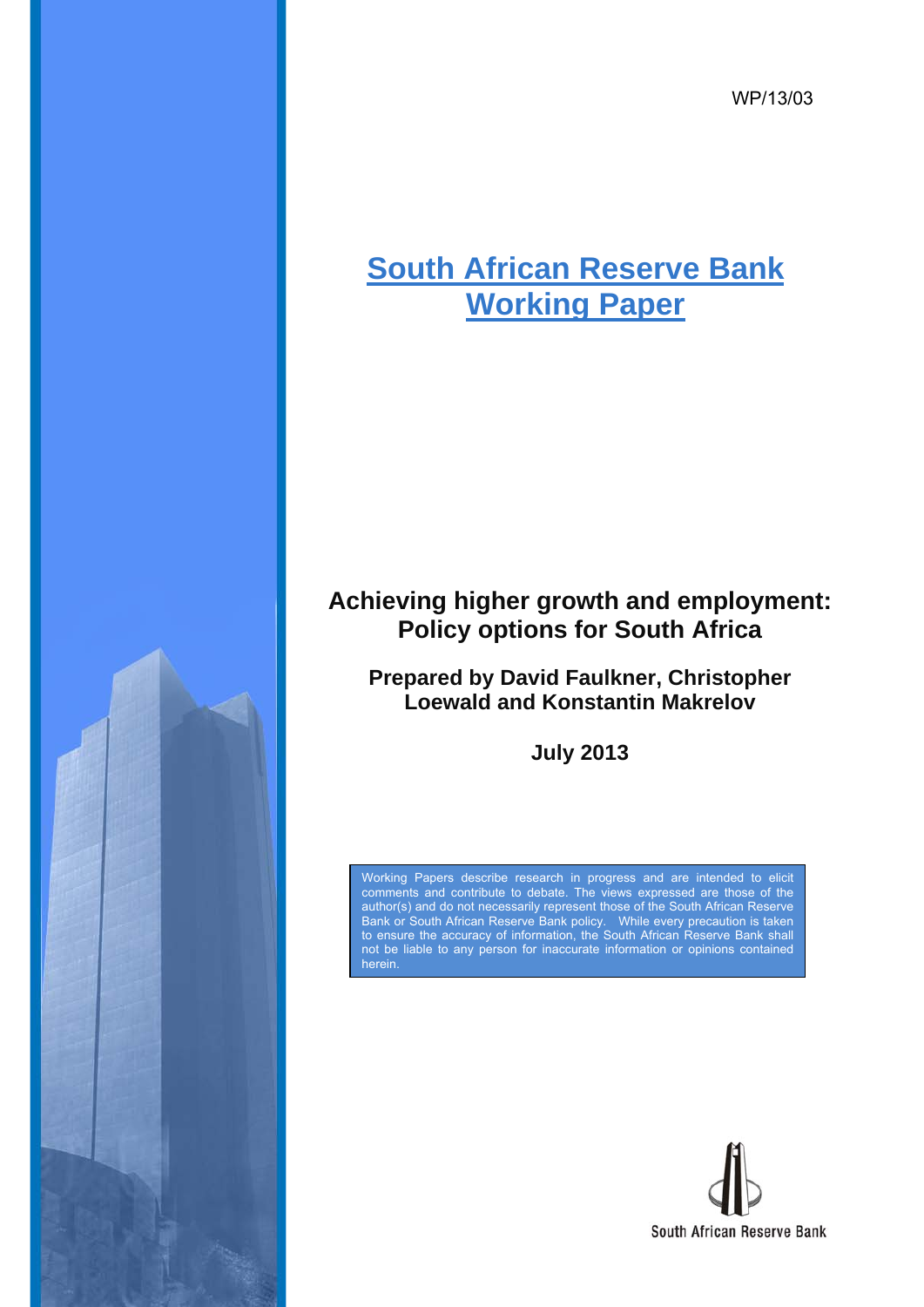## **South African Reserve Bank Working Paper**  Research Department

## **Achieving higher growth and employment: Policy options for South Africa**

Prepared by David Faulkner, Christopher Loewald and Konstantin Makrelov<sup>1</sup>

Authorised for external distribution by Rashad Cassim

July 2013

## **Abstract**

Using a dynamic computable general equilibrium model, the paper provides some direction on the areas of policy reform that could generate strong growth, employment and poverty reduction in South Africa. The core requirements for more rapid and sustained growth are greater saving, investment, more productive use of capital by better skilled workers, reduction in the skill constraint and moderation in unit labour costs. Higher labour productivity growth will in its own right increase the labour intensity of the economy as a whole. We estimate that the combined impact of reducing transport and communication costs, reducing the skill constraint, and increasing foreign direct and domestic investment can increase potential growth to close to 8 per cent and create an additional 1.7 million jobs beyond the number that would be created without policy adjustments. The policy adjustments contemplated in this paper seek to enable greater diversification of production techniques and types of businesses thereby helping to achieve a full utilisation of labour across skills competencies.

JEL classification: E24, C32, O40

Keywords: Dynamic computable general equilibrium model, Policy reform

Corresponding author's e-mail address: chris.loewald@resbank.co.za

 1 Acknowledgements: The authors would like to thank Rob Davies, Faaiqa Salie and Theresa Alton for comments and assistance.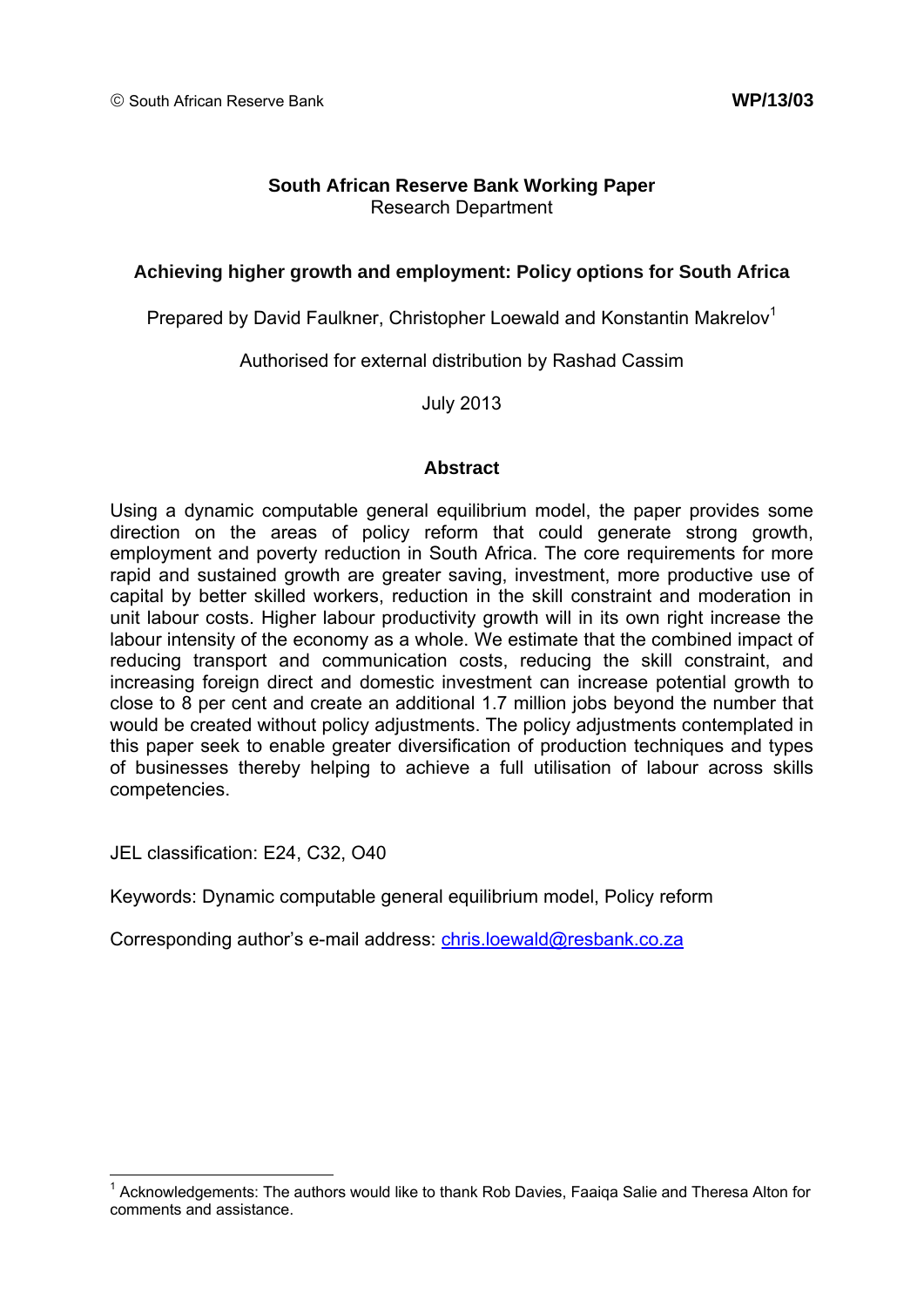## **1. Introduction**

Unemployment, poverty and inequality remain the fundamental socio-economic challenges facing South Africa. The unemployment rate was about 25 per cent in 2011 with roughly half of all young people jobless.<sup>2</sup> Income inequality remains high. In 2008, the country's Gini coefficient, a measure of income inequality, was 0.7 in 2008 (Leibbrandt et. al. 2010), among the highest in the world, and about half the population (25 million people) lived on less than R524 per month (or about US\$2 per day). To confront these challenges the country needs to achieve and sustain stronger rates of economic growth and employment creation.

For South Africa to become more inclusive, more people need to work. At any presently recorded wage rate in the South African economy, a rise in the proportion of people employed will have a significant impact on overall poverty and the distribution of income. The most obvious example of marginalisation in the economy is between those that have jobs and those that are unemployed and non-economically active. Just 40 per cent of working age South Africans has a job. We estimate that reducing unemployment to 10 per cent by 2025 requires the creation of 7.5 million jobs, assuming that labour force participation returns to its pre-crisis rate of 58 per cent. From an international perspective, this is a low participation rate. If labour force participation were to rise to an emerging market average of 65 per cent, 10 million jobs would need to be created.

Will the economy achieve this? On its current growth trajectory, it is highly unlikely. In this paper we reflect on a number of bottlenecks to growth and, using a computable general equilibrium framework, consider the impact and implications of releasing these constraints. We focus on increasing the labour intensity of growth, raising savings levels to fund higher investment in the economy, easing the skills constraint, increasing product market competition, and improving the cost and efficiency of network industries such as transport, logistics and communications. The main results are summarised as follows:

- Increasing domestic savings improves the availability of funds and lowers domestic borrowing costs. It can translate into higher levels of investment and growth provided that the market environment is supportive. More saving will have a larger impact on employment where other policies reduce the skill constraint and eliminate industrial incentives that favour capital intensive industries.
- The Growth Commission identifies Foreign Direct Investment (FDI) as an important source of growth especially through technological transfer. Our results are in-line with this finding. Reducing transport and communication costs and increasing the level of FDI raises potential growth by 1.3 percentage points relative to the baseline in the outer years. The economy creates 680 000 additional jobs.
- South Africa's product markets generate exceedingly high mark-ups over cost by international standards. Increasing competition in product markets should raise productivity and lower costs. If mark-ups are reduced across the economy to an international benchmark, South Africa's potential growth rate could increase by up to 1.5 percentage points with employment rising significantly. Extending this competition to markets dominated by State Owned Enterprises (SOEs) would result in further major gains to employment and output growth.

 2 Source: Statistics South Africa – Quarterly Labour Force Survey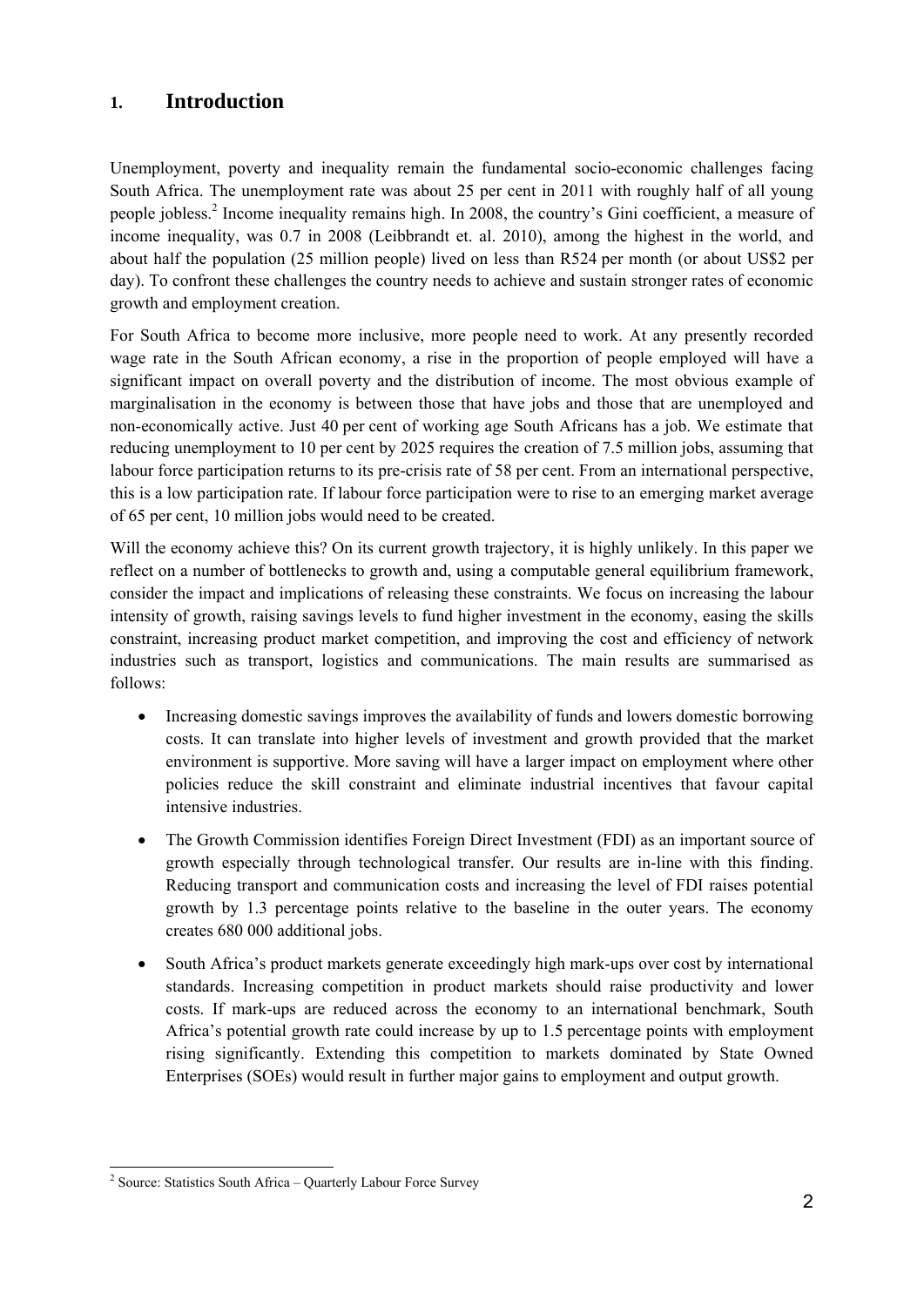- All of our scenarios are limited by the skilled labour constraint. The shortage of skilled labour prevents faster economic expansion and limits job creation for less skilled workers – the overall effect is to sharply worsen income inequality. Increasing the quality and quantity of skilled labour can generate an additional 1.5 million jobs relative to the baseline and raise potential growth to 7 per cent.
- Assuming current potential growth rates and a growth elasticity of employment of 0.3, the economy will create 2.2 million jobs by 2025. A growth elasticity of employment of 0.7 will create 6.75 million jobs and lift the potential growth rate of the economy as more people are economically active. Creating more low skilled jobs requires a set of economic policies and institutions that encourage labour intensive growth and a moderation in unit labour costs, resulting in a reversal in the decline in the wage share of value added.
- The best outcomes for South Africa are where policy interventions are combined. To give one example of this complementarity, South Africa needs to achieve greener growth. Raising the productivity of the workforce would increase the labour intensity of that growth, lower its capital intensity and likely reduce emission of pollutants per percentage point of GDP growth.
- Increasing growth and employment in manufacturing, a much-discussed aim in the policy debate, requires a number of supporting policy measures, including critically the moderation of growth in unit labour costs, greater competition in product markets, and lower network infrastructure costs.
- Our results indicate that the unemployment rate may not decrease by 2025 despite the many jobs being created if the labour force participation rate (LFPR) rises from current levels to an emerging market average of 65 per cent. This should not be viewed in a negative light. While unemployment may remain unchanged, there will be more people working; the economy will be growing at a faster rate with more jobs being created. Poverty and inequality will decline.

The paper is structured as follows. In the next section we assess the economy's performance and structure over the last four decades before considering some constraints to growth in Section 3. In Section 4 we outline the modelling approach and different scenarios we impose; our results and policy recommendations are presented in Section 5. Section 6 concludes.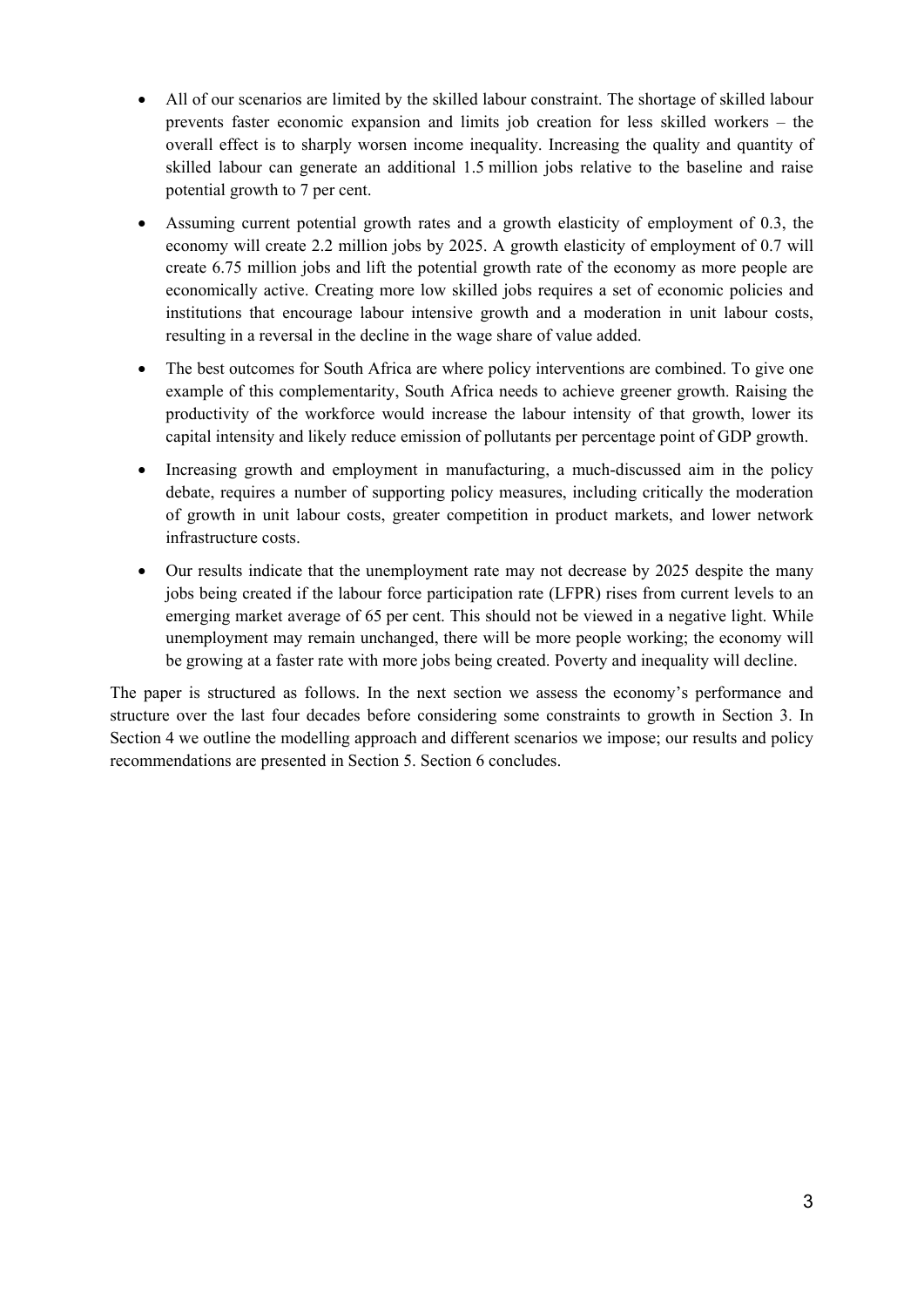## **2. South Africa's economic performance and structure**

The economic policies and developments of the past have been critical in determining the structure and characteristics of today's South African economy. Here we provide a cursory treatment of these developments.

### *The decline of the apartheid economy 1970 to 1994*

Eighteen years since transitioning to democracy, the structure of South Africa's economy continues to reflect colonial and Apartheid-era legacies. The direct descendants of this include the marginalisation of certain social groups and the robust insider-outsider structural dynamics and relationships that characterise present day product and labour markets.

The structure of the economy was predicated on exploiting the country's abundant natural resources and the development of industries primarily linked with commodities. State involvement in the economy was considerable, diverting resource use and impeding the free supply of labour. The major network sectors – energy, telecommunications, and transport – were dominated by public sector corporations that supported industrial production and mining with subsidised inputs. Manufacturing industries were either closely tied to upstream commodity production or fostered deliberately with the use of high tariffs and directed capital, which transferred income from consumers and other sectors of the economy.

Domestic product markets became highly concentrated as final and intermediate goods producers and factor markets were insulated from competition as a result of high levels of tariff barriers, labour market policies, and product, distribution and licensing regulations. While low levels of competition might have supported economies of scale, the marginalisation of the more rapidly growing part of the population from income growth probably worked strongly in the opposite direction – weak job creation and hence income growth limited the potential gains from expanding production. As a result, South Africa may have re-entered world markets in 1994 with industries that were too small and too inefficient to compete effectively in international or domestic markets.

Certainly the long-term data shows periods of stagnant growth in some sectors and considerable diversity of experience. The long-term production data for manufacturing industries in South Africa (1963 to 2011) show a period between 1979 (or 1980/1981 depending on the sub-sector) and roughly 1994 to 2000 where almost half (13 of 28) sub-sector production volumes were stagnant (Figure 1). Glass and non-metallic products and wood and paper largely resumed expansion in or around 1994, while food and beverages generally grew throughout the period from 1963 with some softening in growth from 1979 to 1994. Of the consumer-goods sectors, textiles and clothing grew at a slow pace between 1980 and 1994 before declining. Electrical machinery, radio, communications and professional equipment, and petroleum, chemicals, rubber and plastic products grew sustainably throughout most of the period. Basic iron and steel and transport equipment, alternatively suffered the largest declines of any sectors in the 1980 to 1994 period, before expanding very strongly up to 2011.

Vastly unequal public services, particularly in education, limited the attainment of higher skills by black South Africans and actively de-skilled workers. Society and economy were characterised by pervasive spatial dislocation and the creation of large, semi urban and urban, geographically isolated communities with little means for self-generated economic development. The gross infrastructural, spatial and public service inequalities that marked the Apartheid era were reflected in the complex nature of households split between rural and urban areas, and elevated dependency ratios. Inefficient transport systems created a high cost threshold for engaging in economic activity while the various services provided (public transport, roads, sanitation and housing) were insufficient to absorb migrants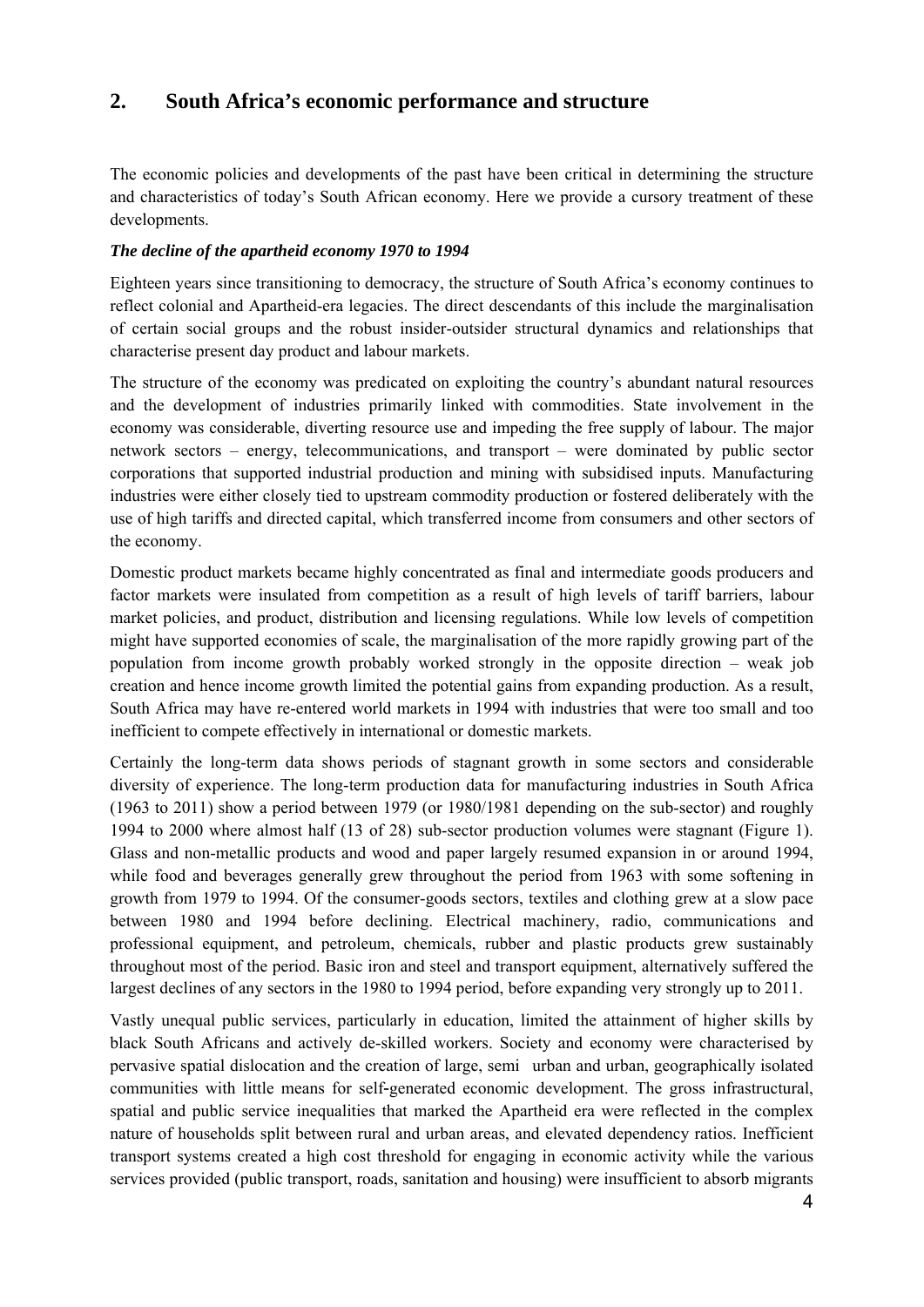from rural or far flung industrial areas. This raised the cost of supplying labour and inhibited job creation.

The high-skill labour market, by contrast, suffered from excess demand and insufficient supply, setting the foundations for the large wage premium that exists for skilled workers today and contributing to the inflationary dynamic that characterises all levels of wage determination.

Employment growth slowed dramatically in the 1980s before stagnating in the early 1990s. Formal sector wage bargaining came to reflect high labour supply costs, while wage bargaining itself increasingly focused on real rather than nominal wages as a reaction to the impact of high inflation on real incomes. As real wages grew faster than labour productivity, rising unit labour costs further reduced South Africa's international competitiveness at roughly the same time as a new class of Asian exporters were achieving global reach.

Macroeconomic policies failed to provide much stability between 1980 and 1996, undermining the economy's capacity to grow. Monetary policy generated consistent negative real interest rates (averaging -5.5% from 1985 to 1988), assisted by rigorous exchange controls to prevent capital from flowing out of the country. Over the same period, public spending rose strongly in an effort to extend social infrastructure and increase subsidies to industry. This resulted in large budget deficits, rising debt levels, and steadily rising inflation. Although the nominal exchange rate depreciated sharply (weakening by 55 per cent between the end of 1983 and the end of 1986), high inflation peaking at 21 per cent in 1986 prevented the real exchange rate from declining. On an index basis, the real effective exchange rate averaged 115 points between 1985 and 1994 (Figure 2).

The decade ending in 1994 covered South Africa's worst period of economic growth since the end of the Second World War. Potential output collapsed, falling by 30 per cent from the mid-1970s to the mid-1990s (Du Plessis et al. (2007)). The proximate causes of slowing growth were trade and financial sanctions in opposition to the Apartheid government, political instability and inappropriate macroeconomic policy decisions that attempted to propel the economy but resulted in higher inflation, increased uncertainty and declining investment. Structural constraints that built up over this period would ensure sluggish future growth after the proximate factors disappeared.

#### *Democracy, macroeconomic stability and growth -1994 to 2008*

-

Optimism and a new political dispensation spurred growth initially in 1994, but this was put at risk by large fiscal deficits and spiraling debt service costs. Subsequent efforts to lower fiscal deficits, public debt levels, inflation and interest rates in the form of the Growth, Employment and Redistribution (GEAR) programme, introduced in 1996, helped to reverse the stagflationary malaise of the early 1990s and prompt the resumption of economic growth. Clarity on the fiscal and macroeconomic programme did much to stabilise investor and consumer expectations about the future trajectory of key macroeconomic variables. 3

Improvements in fiscal metrics – reduced deficits, lower debt levels and debt service costs – contributed to a process of disinflation that helped to reduce the nominal and real cost of capital and promote investment by the private sector.<sup>4</sup> A redistribution of public resources was a key element of this process as it targeted the reallocation implied in the Reconstruction and Development Programme commitments but in a more sustainable way – public spending began a long-term shift towards the

<sup>&</sup>lt;sup>3</sup> The government's inaugural approach to economic policy was demand driven under the auspices of the Reconstruction and Development Programme (RDP), which prioritised social development. The RDP advocated prudent fiscal policy through tax reform, the consolidation of debt, and the cutting of debt service costs that were undermining the new government's economic and social objectives.<br><sup>4</sup> The size of the budget deficit was lowered to 2.3 per cent of GDP in 2003/04, which helped consolidate debt and cut debt

service costs to 3.6 per cent of GDP. Debt service costs reached a low of 2.3 per cent of GDP in 2009/10 following the budget surpluses run in 2006/07 and 2007/08.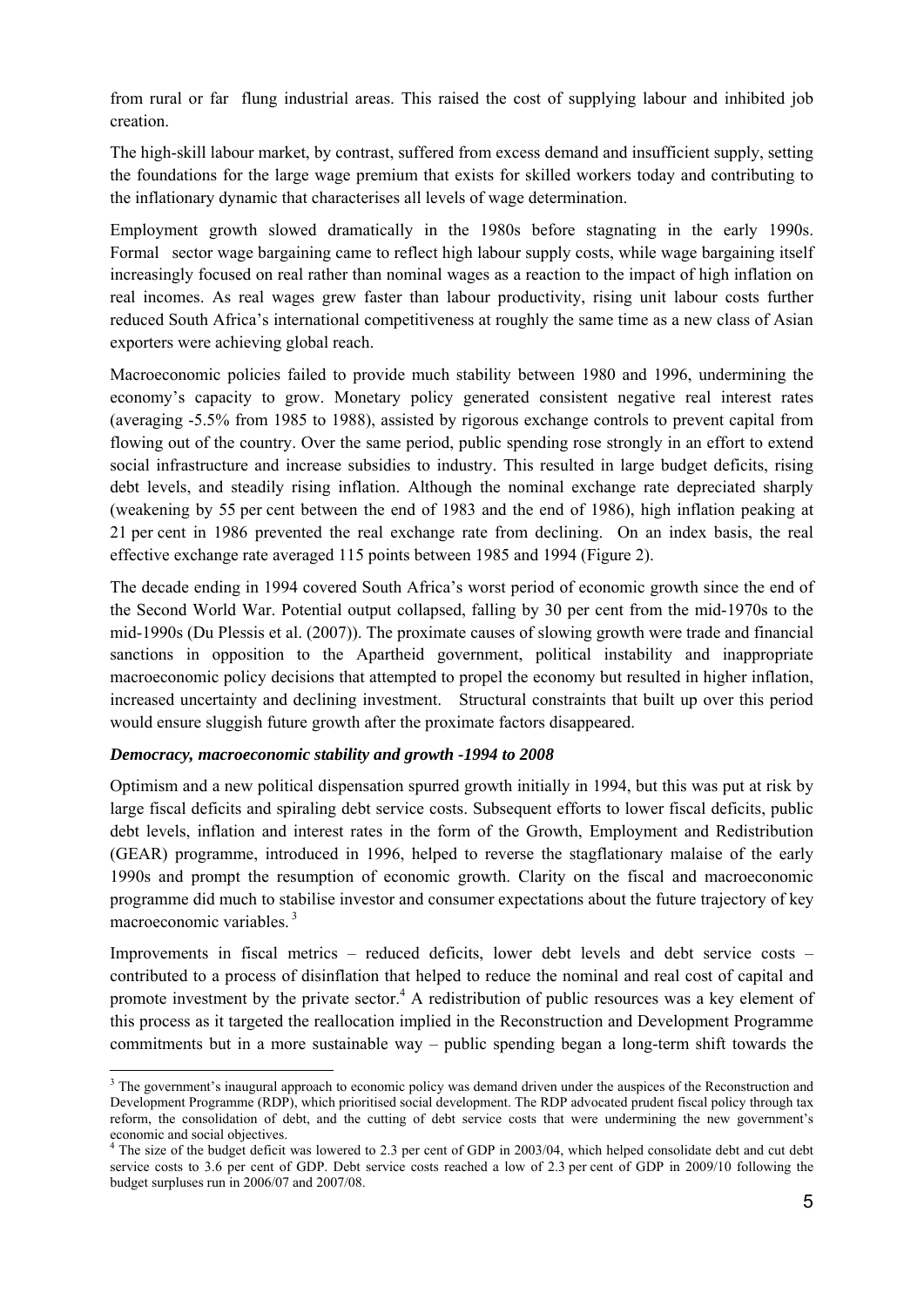poor and away from inefficient subsidies. Trade liberalisation and public sector restructuring that included wage restraint also helped to contain domestic prices and lower inflation.

These structural efforts were supported by a shift to inflation targeting in 2000, which helped to improve the transparency and credibility of monetary policy, anchor inflation at a lower level, and reduce interest rates to historical lows.<sup>5</sup> Improved macroeconomic stability, evident in declining output and inflation variability (Figure 3) and in particular much better fiscal indicators, helped to improve the country's risk rating and country risk spread, which fell by roughly 50 per cent between the early and mid- $2000s^6$ 

Macroeconomic stability provided a climate conducive to steadily rising growth in fixed capital formation and heightened activity in all economic sectors. Some sectors, including construction, financial services, transport and communications, and retail and wholesale trade grew robustly, in large part due to greater inclusion of the Black population in the economy, greater access to financial and other services, and growth in the middle class.<sup>7</sup>

Stronger economic growth supported tax revenue and a consistent rise in government expenditure on social priorities such as health and education. $8$  From 2004 more emphasis was placed on public spending for economic infrastructure. Public sector investment as a share of GDP almost doubled between 2005 and 2009, with the objectives of meeting FIFA World Cup needs and raising the rate of potential growth.<sup>9</sup>

Public sector planning and investment in infrastructure, historically low inflation and interest rates, and stronger employment and household income prompted a sharp rise in private sector investment and a sense of a sustained rise in the economy's long-term growth prospects (Figure 4). The investment ratio exceeded 20 per cent of GDP at the beginning of 2008, its highest level since the early 1980s, and peaked at 22.2 per cent at the end of that year.

Investment and consumption were further supported by a sustained increase in commodity prices during the 2000s, as China accelerated its integration into the world economy. The result was an increase in South Africa's terms of trade, which rose by about 30 per cent between 2003 and 2011 and followed a major real and nominal exchange rate depreciation of 10 and 22 per cent respectively in 2002. Over the longer term, the real exchange rate depreciated by about 20 per cent between 1994 and 2008, with considerable volatility during times of international financial uncertainty such as in 1998, 2001 and more recently with the global financial and economic crisis that began in late 2008. The 2001 depreciation of 35 per cent was followed by a gradual reversal of the overshooting.

Although South Africa achieved a marked improvement in its economic performance after 1994, it fell short of other emerging markets and was insufficient to dent overall unemployment levels.<sup>10</sup> During the first decade of a democratic South Africa, unemployment increased as higher labour force participation, particularly among African youths and females, outpaced employment gains.

<sup>&</sup>lt;sup>5</sup>This was originally for CPIX inflation (CPI excluding mortgage interest repayments), but was subsequently changed to target CPI in 2008.

<sup>&</sup>lt;sup>6</sup> This is illustrated by the considerable decline in the ratio of the South African Emerging Market Bond Index (EMBI) to the Emerging Market EMBI.<br><sup>7</sup> Household consumption played an important role in increasing economic growth during this period, underpinned by higher

incomes, strong employment gains, and greater access to credit that enabled households to smooth consumption over time. 8

Government expenditure on education has risen to an estimated 6.7 per cent of GDP in 2011/12, with health spending at 3.8 per cent of GDP (National Treasury, 2012).

<sup>&</sup>lt;sup>9</sup> Public sector investment is the sum of fixed capital formation by general government and public corporations. As a share of GDP, public sector investment rose from an average of 4.3 per cent of GDP in 2005 to an average of 8 per cent in 2009.<br><sup>10</sup> Despite two million jobs being created between 2003 and 2008, the unemployment rate only fell by

points, achieving a *low* of 21.8 per cent at the end of 2008.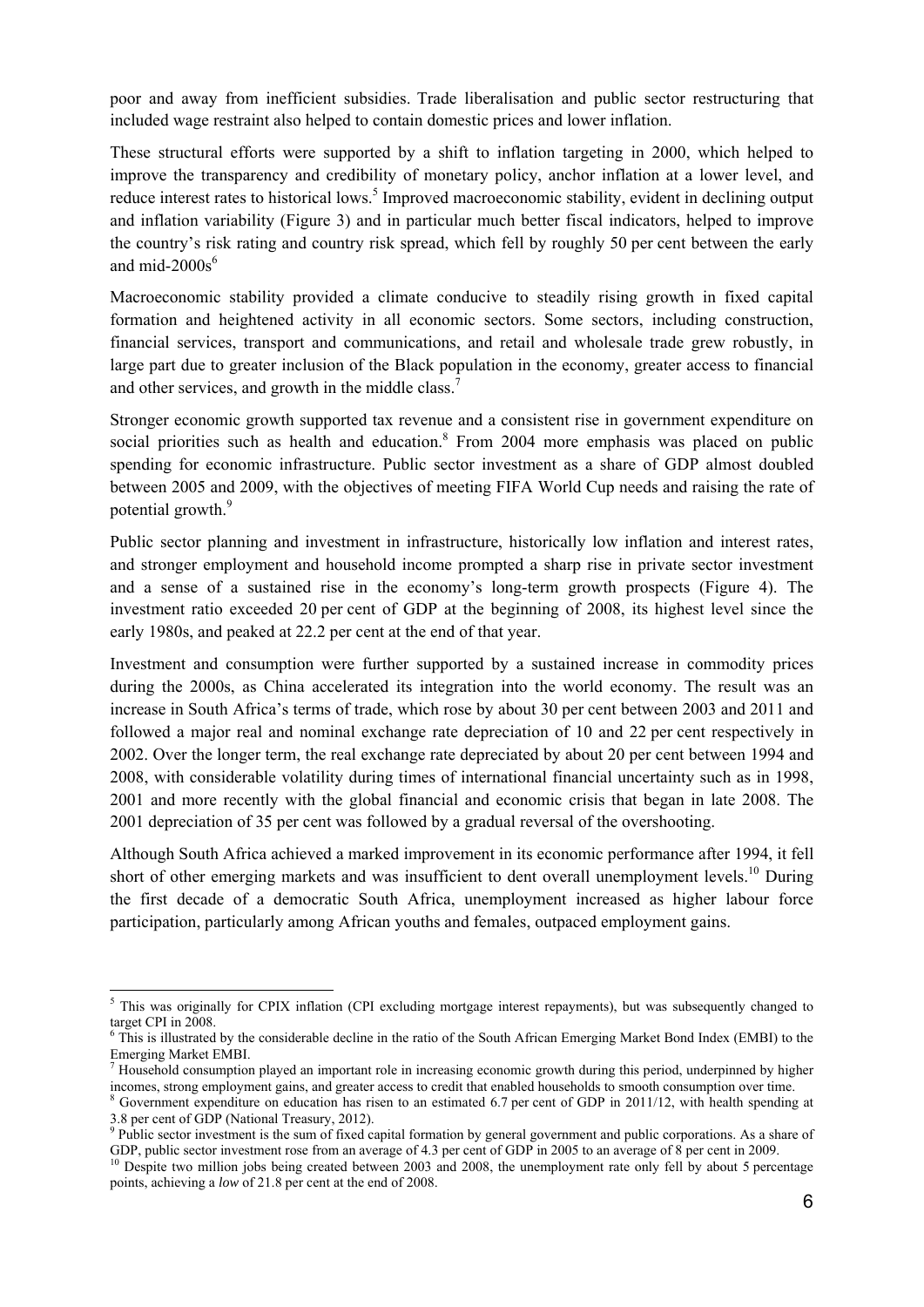The unemployment rate reached a high of 27.1 per cent in 2003. This trend was reversed with considerable job gains between 2003 and 2008 as strong economic growth, which averaged almost 5 per cent per year, stimulated employment creation. Two million net new jobs were created, lowering the unemployment rate to 21.8 per cent at the end of 2008. These jobs were primarily in the formal private sector and largely in labour intensive sectors such as construction, trade and tourism, and business services (Figure 5). Many jobs went to younger people and both unskilled and high skilled employment rose rapidly. Supply and demand in non-manufacturing sectors cleared.

In many developing countries, informal employment constitutes up to 75 per cent of all employment. And yet in South Africa, despite high levels of unemployment and impediments to formal sector job creation, the informal sector remained relatively small and measured growth in the sector was low. A range of barriers to entry to informal and small business development have been identified by researchers including but not limited to the spatial legacy of the Apartheid regime and the limitations it imposed on worker mobility, regulation of business growth and employment in urban areas, and high reservation wages (Kingdon and Knight, 2001).

#### *Developments following the global economic crisis – 2008-2011*

The global financial and economic crisis caused output to contract by 2.7 per cent from its peak in September 2008 to its trough in June 2009, the first recession for 17 years. Mining and manufacturing suffered the largest declines as commodity prices and external demand collapsed.<sup>11</sup>

The correction in output was relatively mild compared to the considerable dislocation to the labour market. Total employment declined by more than a million, 7.5 per cent. Job losses were concentrated in the trade, manufacturing and construction sectors and among the young, less-educated and less skilled, adding significantly to the economy's job creation challenges. On the surface much of the job loss was concentrated in sectors that had grown rapidly in the 2003 to 2008 period, largely due to burgeoning property market development and strong household consumption growth. Unit labour costs rose strongly in this period despite the collapse of demand. Manufacturing employment, which had seen muted job creation in the boom, contracted significantly, declining by 14.3 per cent between 2008 and mid-2010, while mining employment was 8.8 per cent lower at the end of 2009.

## **3. Constraints to growth**

-

South Africa needs stronger, sustained and inclusive economic growth to confront the challenges of high unemployment, poverty and inequality. Under the current growth trajectory, the economy may only create about four million jobs by  $2025 -$  too few to achieve a significant fall in unemployment.<sup>12</sup>

Over the last five years there has been considerable analysis of the constraints to growth in South Africa. This has included the diagnostic approach of the International Growth Advisory Panel (IGAP) and assessments by the Organisation for Economic Cooperation and Development (OECD). These analyses have made recommendations on macroeconomic issues including the balance of fiscal policy and monetary policy, the potential role for fiscal rules and the volatility of the exchange rate, but have placed more emphasis on microeconomic and structural reforms in areas such as education and skills, competition and trade policy, labour market policy, industrial policy, network industries, institutional

 $11$  Gross value added (GVA) in the mining sector was 12.2 per cent below 2007 levels in March 2009, while manufacturing GVA contracted by 15 per cent between June 2008 and June 2009.

<sup>&</sup>lt;sup>12</sup> This assumes a growth elasticity of employment of 0.5 consistent with the long-term average (Hodge, 2009).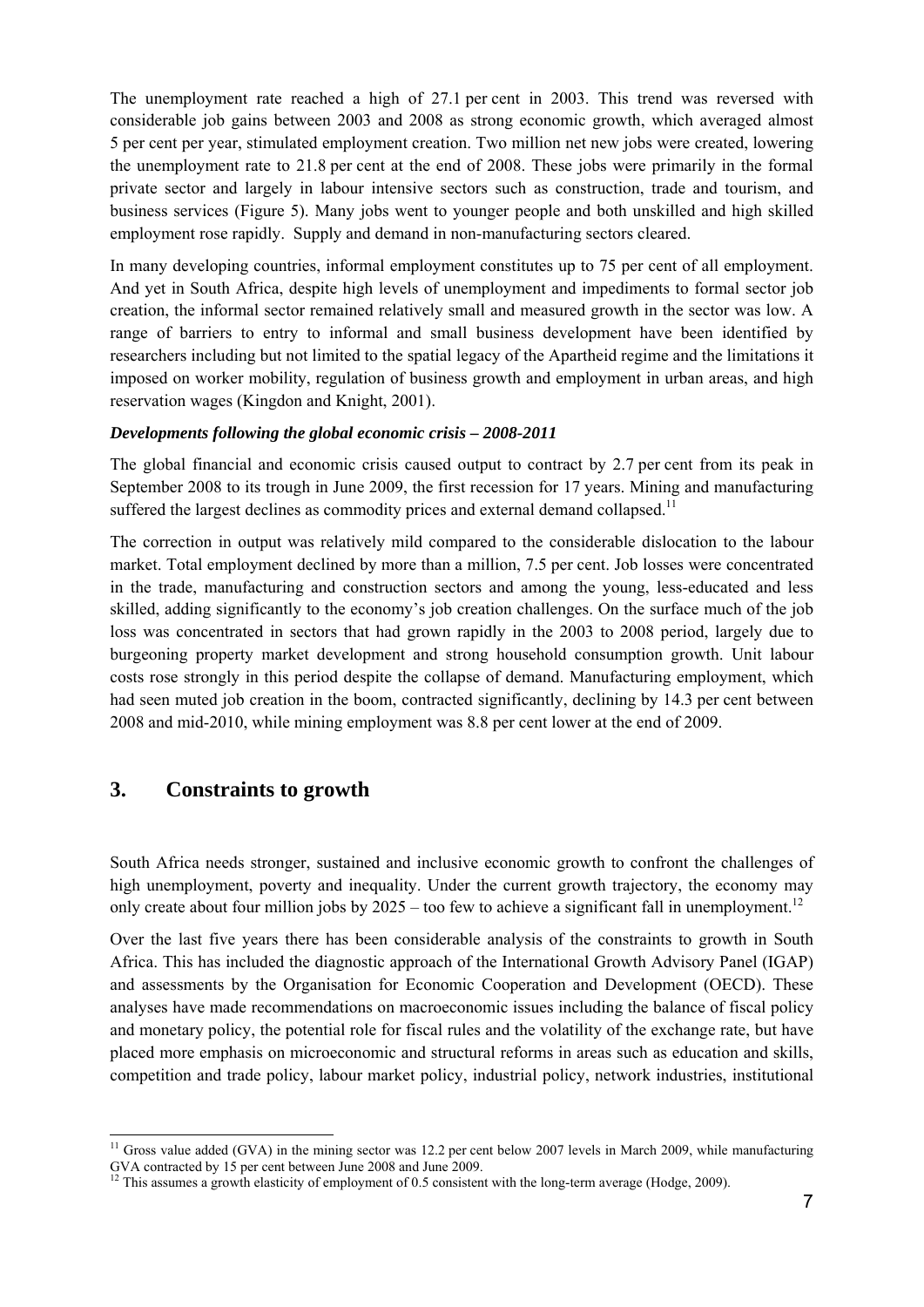development and public administration, and black economic empowerment.<sup>13</sup> The diagnostics make the case for a much more robust focus of policy on creating an enabling microeconomic environment to raise the rate of potential output growth and allow job creation at the rate needed to reduce poverty permanently.

We identify five areas where the constraints to more rapid economic growth are binding and develop ways in which these constraints can be addressed. The constraints are similar to and/or overlap with those identified by others, and we claim no originality for them beyond how we think about their impact on the economy and why we combine them. We show the quantitative impact on the economy if the constraints are addressed. These are large. The size of the impact is a function of what the constraints do to the economy, the absolute size of the distortions they create, and the complementarity of beneficial effects that flow from removing the constraints together.

#### **The dichotomy between domestic savings and investment**

-

The experience of the Growth Commission's 13 examples of "economic miracles" finds overall investment rates equal to 25 per cent of GDP or higher are needed to achieve and sustain high growth.14 Such high rates of investment require financing, either through domestic or foreign savings, although "there is no case of a sustained high investment path not backed up by high domestic savings".<sup>15</sup> Low domestic savings inhibits investment and makes the economy's growth dependent on foreign savings.<sup>16</sup>

Domestic savings rates have declined over the last forty years from an average of over 20 per cent in the period 1985-94 to just 14.1 per cent between 2004 and 2007. With rising investment in the last decade, the savings-investment gap has been reflected in the large current account deficit built up prior to the crisis (peaking at 7.2 per cent in 2008). The crisis-induced fall in investment reduced this to 2.8 per cent in 2010 and 3.3 per cent in 2011.

The three components of saving, household, corporate and government saving, show the same trend decline. Government dissaving rose in the years up to 1993 when it peaked, before declining as GEAR improved the fiscal balance.<sup>17</sup> From 2005, the fiscal stance more directly aimed at making government a net saver, which it achieved in 2006 and 2007. In contrast, household and corporate saving has declined sharply since the early 1990s (Figure 6).<sup>18</sup> Government's fling as a net saver ended with the financial crisis in 2008, which saw a major deterioration in tax revenues while expenditure on social and economic priorities and the infrastructure build programme was sustained.

Savings and investment are the building blocks of economic growth over the long term. They can be increased in three not mutually exclusive ways; by greater saving and less consumption by South African households, firms and the public sector, by attracting non-resident saving to domestic

<sup>&</sup>lt;sup>13</sup> A more thorough treatment of these recommendations is provided in the IGAP (Hausmann, 2008) and OECD reports (OECD 2008, 2010).

<sup>&</sup>lt;sup>14</sup> The Commission for Growth and Development focused on country examples that had sustained an average annual growth rate of 7 per cent for 25 years or more. These countries are Botswana, Brazil, China, Hong Kong, Indonesia, Japan, the Republic of Korea, Malaysia, Malta, Oman, Singapore, Taiwan, and Thailand.<br><sup>15</sup> Commission for Growth and Development, 2008, *The Growth Report: Strategies for Sustained Growth and Inclusive* 

*Development*, pp. 54. 16 Foreign saving can be more expensive than domestic borrowing and when it comes in the form of portfolio capital, and it is

less effective in boosting economic growth than when it comes as foreign direct investment. The latter has been shown to be a critical and major source of growth and job creation for many emerging markets, in part because it embodies the transfer of skills and knowledge into recipient countries.<br><sup>17</sup> Dissaving occurs when expenditure is greater than income (or revenue in the case of government).

 $18$  Financial liberalization (Aron and Muellbauer, 2000) that increased the consumption-to-income ratio, rising asset values, particularly house prices, and falling interest rates (Romm, 2005), less need for precautionary saving and the emergence of a black middle class (van der Berg et al., 2005), all contributed to lower household saving. More recently, high levels of household credit extension have been reflected in household net dissaving since 2006. Despite a relatively stable corporate profit share, corporate saving also fell after 1995 as dividend distributions grew (Faulkner and Loewald, 2008).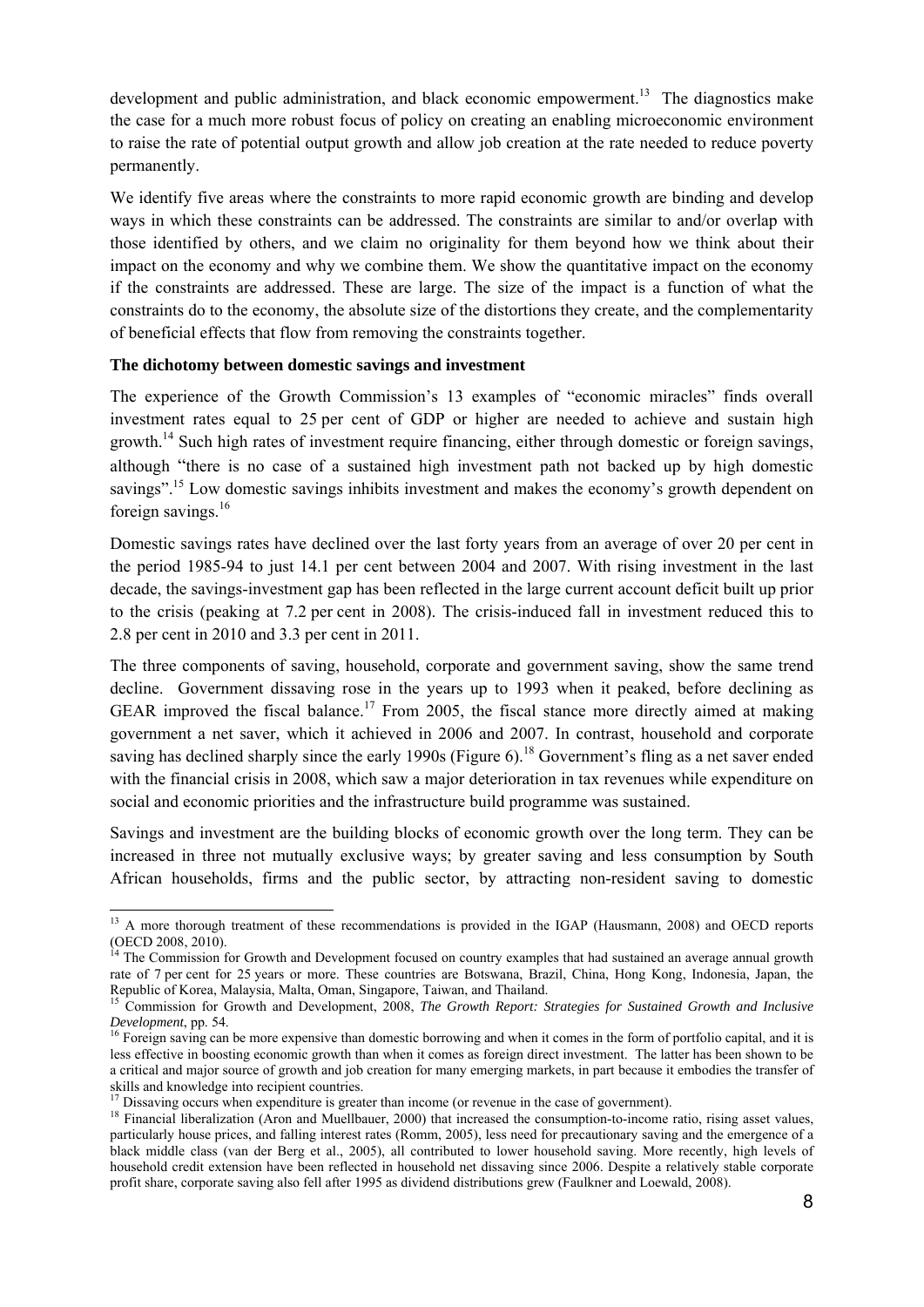portfolio investments (equities and bonds), and finally by foreign direct investment, either through the sale of an existing asset or the investment of foreign currency into a new domestic venture. The relative costs and benefits of the different approaches are important to economic growth and to the composition of saving and investment. When saving and investment are low, the economy would benefit from reducing constraints to saving and investment generally, rather than trying to discriminate between sources of saving. A more growth-oriented regional policy stance in trade, non-tariff barriers and cross-border infrastructure development; more competition and lower costs in the domestic economy including the financial sector; and a more counter-cyclical fiscal policy stance centered on government debt reduction would be useful steps toward greater saving and investment.

#### **Low skill levels and the skills mismatch**

Countries develop in part by supporting the continuous education, skilling and re-skilling of successive generations of workers as the use of capital and production technologies change over time. The same is true across all industries. Full employment is achieved, again in part, by enabling an economic environment where businesses can use various types of capital requiring equally varied skills. As an aim of policy, such a plurality of production techniques would suggest that regulations, supply conditions and pricing of inputs should increase competition between firms. The interplay between competition, full employment and productivity growth generates economic growth, incomes growth and incentives for higher skill levels in the labour force. As productivity rises, less productive firms are forced to match those increases, lower prices or shift focus, in the process creating higher skills levels in the aggregate and/or generating income. Higher skill levels and mixes of skills allow workers to perform higher value added tasks, increase efficiency and productivity, lower unit labour costs and improve the competitiveness of an economy.<sup>19</sup>

A critical mass of readily available skills can underpin innovation and technological dissemination within an economy. Over the period 1960-2000, around 15 per cent or 0.3 percentage points of global output growth per worker can be attributed to human capital improvement (Bosworth and Collins, 2003). At an individual level, higher skills levels translate to better job prospects and higher earnings. In South Africa, the median earnings of an employee with university degree are almost three times as much as someone whose highest qualification is the senior certificate.<sup>20</sup>

High levels of unemployment in part reflect a skills mismatch in the economy. The structure of the economy has evolved in response to technological changes, demands of production and developments in the global economy, growing the need for higher-level skills. At the same time, South Africa's pool of skills is limited in the short term. There is an abundant supply of low skilled and medium skilled workers but relatively few high skilled workers, a situation exacerbated by the large-scale emigration of skilled labour<sup>21</sup>

Although technological change often results in higher skill needs, production and the demand for labour depends on the interaction between productivity growth (the change in output per worker) and real wage growth (the change in remuneration per worker), a relationship that is summarised by unit labour costs. Prevailing wages are high and well above productivity growth when compared to wages across other countries at a similar level of development, although there is some evidence this is not

 $\overline{a}$ <sup>19</sup> In such a situation real wages can increase without putting pressure on unit labour costs since real wage increases are supported by productivity increases.<br><sup>20</sup> Statistics South Africa, Quarterly Labour Force Survey – September 2010

<sup>&</sup>lt;sup>21</sup> Between 1989 and 2003, the Centre for Enterprise and Development estimates that 120 000 skilled South Africans emigrated, equal to about 7 per cent of the total stock of professionals employed in South Africa (Centre for Development and Enterprise, 2010).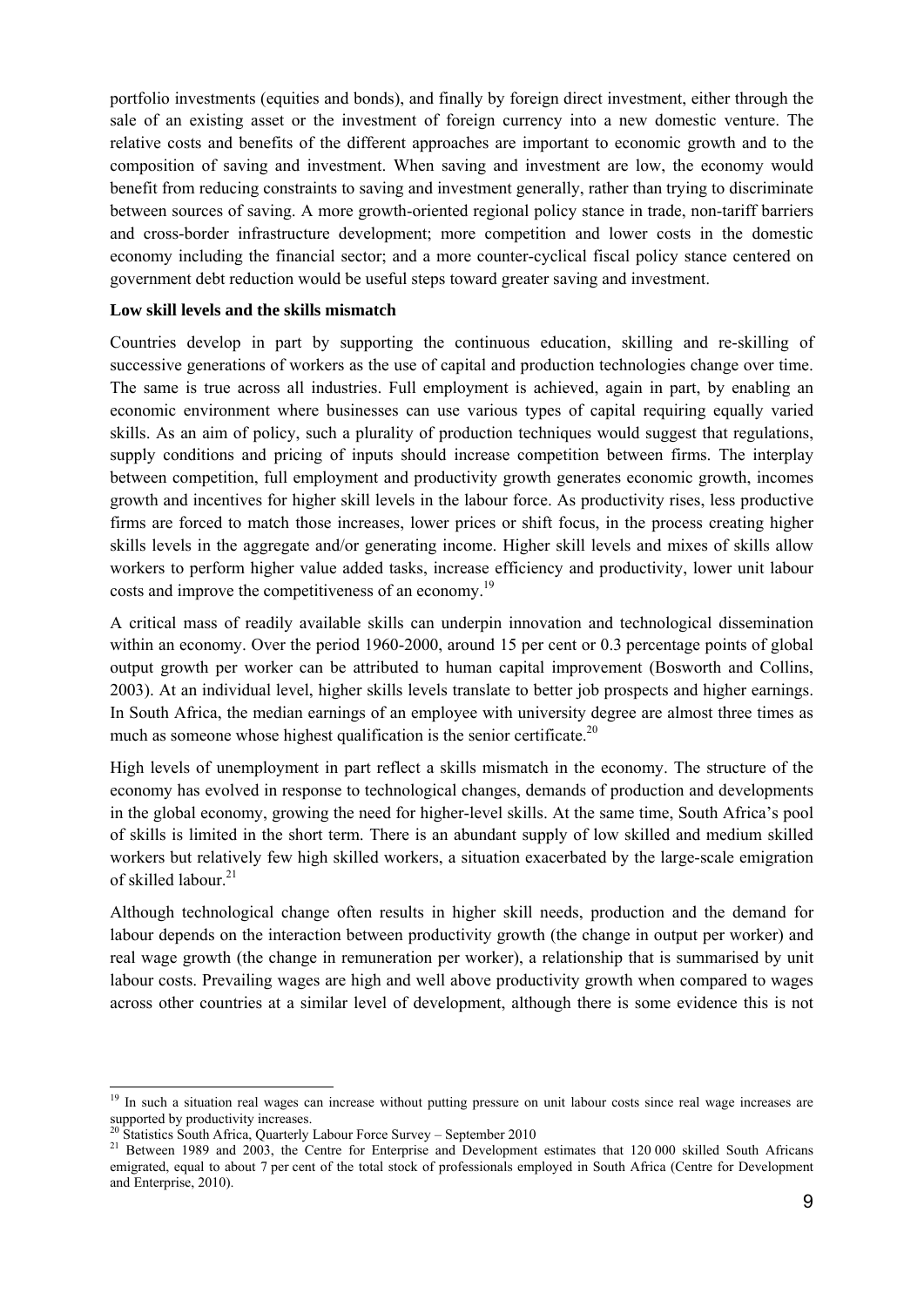uniformly the case across all sectors.<sup>22</sup> Labour market developments since  $2008$  have added significantly to the contraction in employment and sluggish job creation during the recovery.

Wage adjustments in formal labour markets that limit job growth, high labour supply costs, and extensive skills mismatches are a critically important set of constraints to a more equitable and growth-supporting labour market. Intrinsically related to the problem of skill mismatch is the failure of the educational system to generate enough human capital to support economic growth.

#### **Poor quality of education**

-

Human capital is the building block of endogenous growth theory, making appropriate education, training and skills development policies critical to foster technological progress and productivity improvements. The importance of human capital deepening and the quality of education and the labour force for economic growth is well-established (Hanushek and Kimko, 2001; Hanushek and Wößmann, 2007).

The education and skills development system is currently failing in this regard as illustrated in the persistent evidence of South Africa's weak educational performance. The traditional measure of learning achievement, the matric pass rate, declined steadily from 73.2 per cent in 2003 to 60.6 per cent in 2009, although there has been a recent reversal in this trend. Cross-national standardised tests illustrate South Africa is not internationally competitive (Crouch and Vinjevold, 2006; van der Berg and Louw, 2007; van der Berg, 2007, and Figure 7).

There is growing evidence that outcomes in the school leaving exam are shaped by learning and the acquisition of basic literacy, numeracy, and cognitive skills early in a child's schooling life. It has been shown that "low quality education up to grade 11 … [is] the root cause of low attainment beyond grade 11" (Social Policy Research Group, Stellenbosch, 2011). The first Annual National Assessment (ANA) of Grade 3 literacy and numeracy and Grade 6 languages and mathematics ability highlights poor learning outcomes at these stages of education. On average 31 per cent of Grade 3 learners scored higher than 50 per cent in literacy and just 17 per cent in numeracy. Results for Grade 6 were even lower with 15 per cent passing languages and 12 per cent passing mathematics with scores above 50 per cent (Department of Basic Education).<sup>23</sup>

Of equal concern is the composition of matric passes, with the relatively low numbers passing in the quality indicators of exemption passes and higher grade mathematics and science.<sup>24</sup> On average, only 20 per cent of matric graduates proceed to higher education, a very low participation rate. Out of the 20 per cent that do go on to higher education, only 17 per cent graduate (Sheppard 2009).<sup>25</sup> The "*articulation gap*" explains this outcome as a mismatch between requirements of higher education programmes and the actual knowledge and competencies achieved by school-leavers (Kraak 2011). Only about 5 per cent of South Africans attain 15 years of education (a university degree, see Figure 10) and the stock of university graduates is only about 1 million or 3 per cent of the working age population. Without addressing these constraints, the economy is threatened by a persistent problem of

<sup>&</sup>lt;sup>22</sup> South Africa's unit labour costs in manufacturing over the period 1990–94 were, on average, 59 per cent higher than a sample of 11 emerging market economies including Chile; Hungary; Hong Kong, China; India; Korea; Mauritius; Mexico; Poland; Turkey; Singapore; and Zimbabwe (Golub and Edwards, 2003). Banerjee et. al. (2006) argues that the influence of unions has rather been to prevent real wages from falling since 1994.<br><sup>23</sup> The Department of Basic Education uses a score of 35 per cent (or *partially achieved*) to assess learners arguing that this

represents that learners acquired "at least a reasonable part of the knowledge and skills they should have achieved by their Grade". Using this lower score increases the pass rate to 47 per cent and 34 per cent for Grade 3 literacy and numeracy respectively, and 30 per cent and 31 per cent for Grade 6 languages and mathematics, respectively.<br><sup>24</sup> Higher grade mathematics and science were removed in 2008 with the introduction of the National Senior Certificate.

<sup>&</sup>lt;sup>25</sup> This figure masks significant disparities between very low pass rates at Further Education and Training colleges (9.6 per cent for level two and 12.4 per cent for level three of the national vocational certificate) and much higher pass rates at universities, where 61 per cent of undergraduates pass.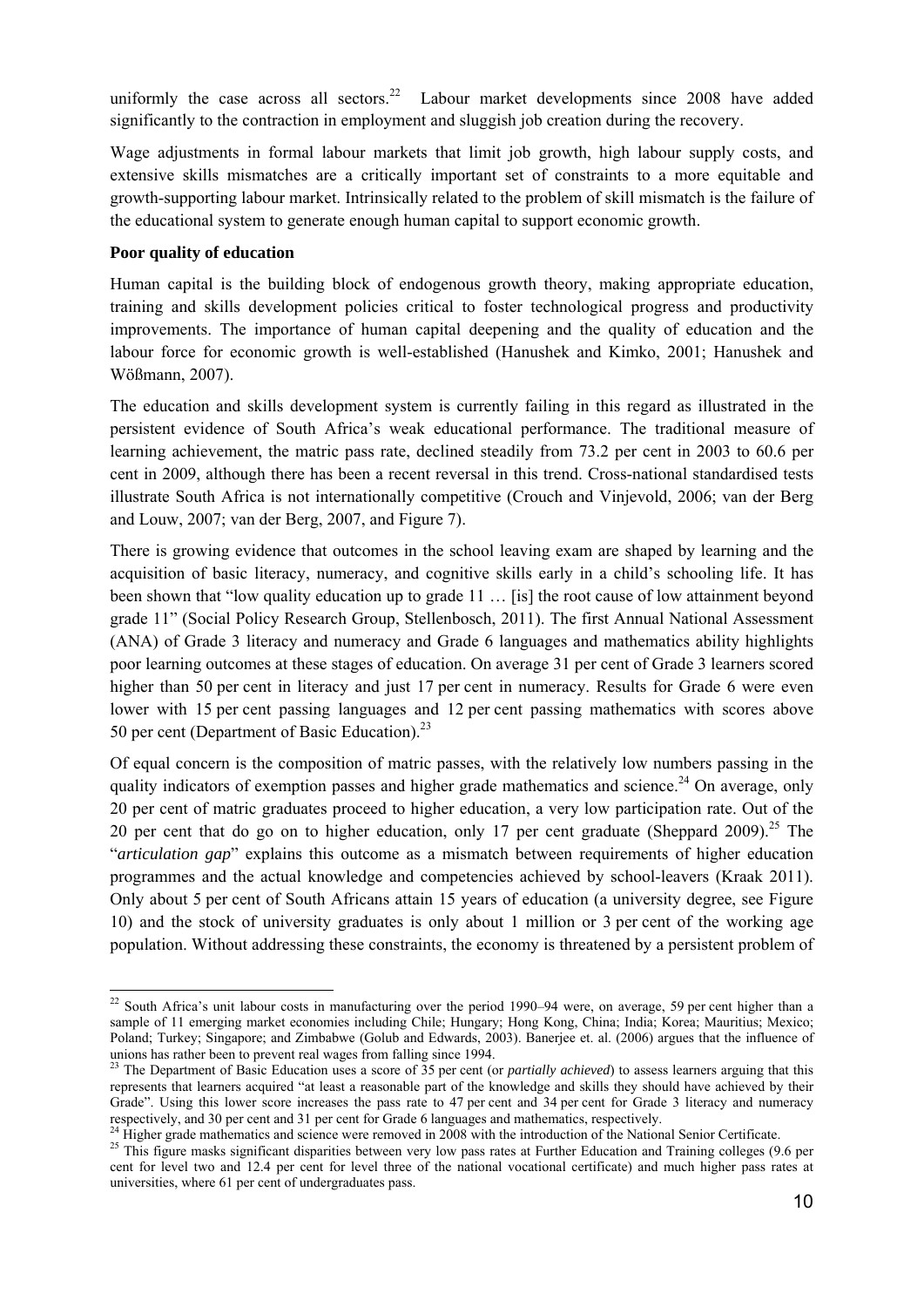skills shortage and greater difficulties of realising economic growth through the channel of TFP and technological progress.

## **Low levels of product market competition**

-

The concept of competition is hard to quantify and difficult to measure accurately. Direct measures are not available and this results in the application of a range of proxies including price levels, concentration ratios or profit margins.<sup>26</sup> This empirical literature tends to find that industry concentration in South African manufacturing is high and increasing up to 1996 with some decrease post-1996.

Much of the literature focuses on profit mark-ups (i.e. the pricing behaviour within industries) as a proxy for the intensity of competition.<sup>27</sup> Mark-ups tend to be lower in manufacturing because the sector is more exposed to international competition. Services are less traded and are often subject to greater regulation and stricter standards. Evidence for South Africa suggests manufacturing mark-ups are significantly higher than in comparable industries world-wide and are not falling (Fedderke et. al. 2007, Aghion et. al. 2007, Aghion et. al. 2008).<sup>28</sup>

Increased competition can generate both static (one-off) and dynamic (on-going) gains in productivity. In response to greater pressure to perform, heightened competition reduces managerial inefficiency or better use of inputs – so-called "x-inefficiency" (Nickell, 1996; Griffith, 2001; Bloom and van Reenen, 2006). Static gains are also realised from resource reallocation as competition enables higher productivity firms to expand market share (Scarpetta et. al., 2002). Dynamic gain increases as firms use technology better, innovate or cause more rapid diffusion of innovation throughout a sector. New firms entering a market stimulate and encourage productivity gains among market incumbents, promote technological progress and innovation.<sup>29</sup> The importance of innovation and technological progress for economic growth is well-established. Using private sector R&D as a proxy for innovation activity, the OECD estimates that a 1 per cent increase in the R&D to GDP ratio raises economic activity by 1.2 per cent (Bassinani and Scarpetta, 2001). This is corroborated for South Africa, where Fedderke (2005) finds a positive relationship between R&D and total factor productivity (TFP) growth.

The high levels of market concentration shown in mark-up studies represent a serious underlying constraint to South Africa's potential for achieving sustained higher growth. Aghion et al. (2008) estimate that a 10 per cent reduction in South African mark-ups would increase productivity growth by between 2 per cent and 2.5 per cent per year. Faulkner and Makrelov (2008) find that completely removing these mark ups in the manufacturing sector raises potential growth of the economy by 1.2 percentage points.

More broadly, gains to consumers from lower prices may have volume benefits and other general equilibrium benefits that far outweigh the possible losses to domestic firms from lower returns on capital and/or lower employment.

 $^{26}$  South Africa's literature has used the Gini and Rosenbluth indices, the C5% index and to a lesser extent Concentration Ratios and the Herfindahl-Hirschmann index (see Fedderke and Simbanegavi (2008) for a thorough review). <sup>27</sup> The OECD (Høj et. al. 2007) for example suggests that among the G7, Japan has the lowest average mark-ups in

manufacturing (~10%), with other smaller OECD economies such as Belgium, Denmark and Luxembourg also experiencing low mark-ups as they benefit from a high degree of trade openness. The highest average mark-ups are found in some continental European countries and Canada  $(-15%)$ .

<sup>&</sup>lt;sup>28</sup> There are dissenting voices to this view, in particular Edwards & Van der Winkel (2005) and Du Plessis and Gilbert (2007).

 $29$  Minimising regulatory burdens on small firms is therefore important. The delay in waiting for telephone, water and electrical connections, construction permits, and import and operating licenses are longer and regulatory compliance cost as a percentage of turnover is much higher for smaller firms (Rankin, 2006). The compliance cost is about 8% for firms with turnover of below R1 million, but less than 1% for firms that have a turnover of more than R10 million (OECD, 2008).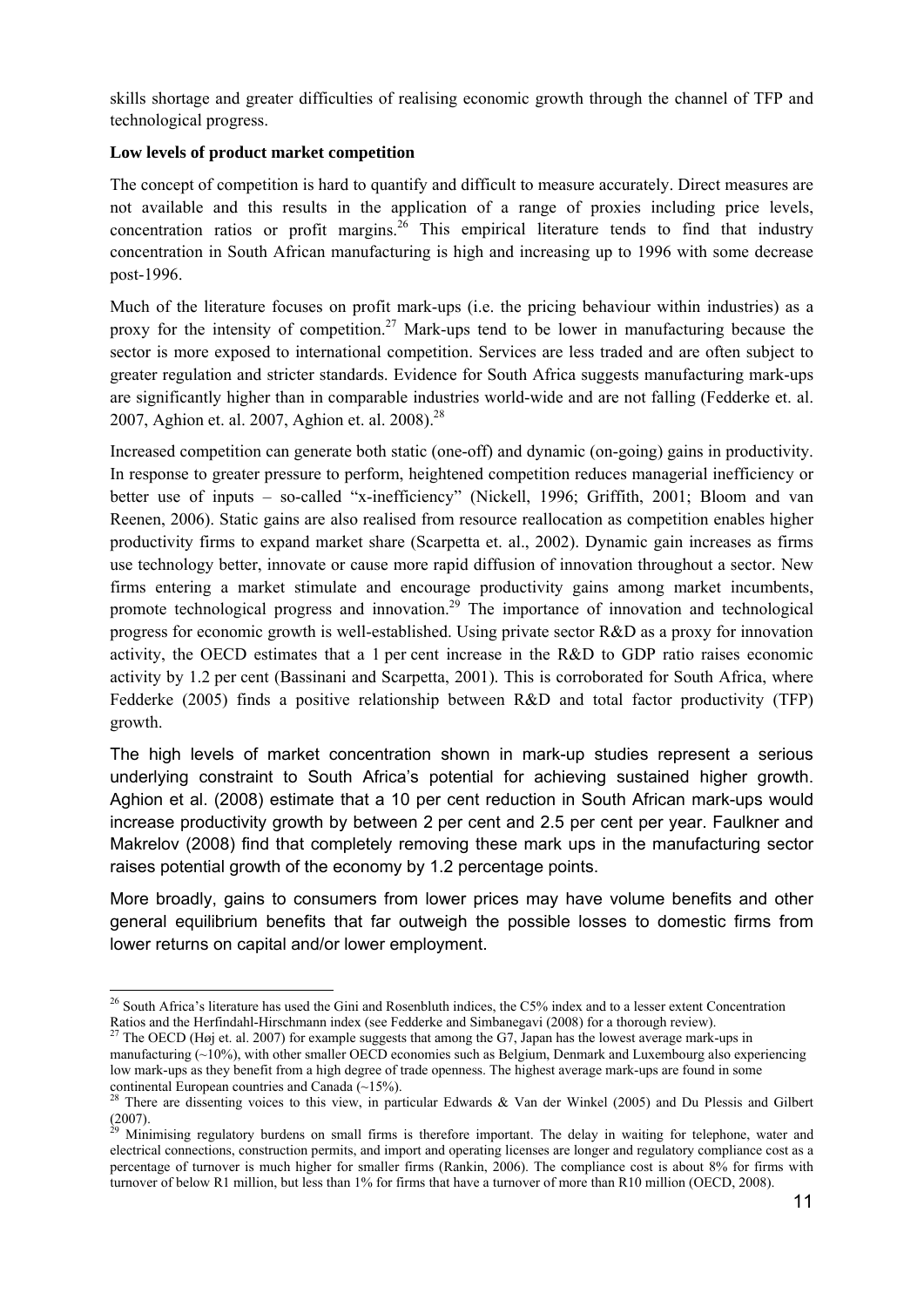#### **Inefficient and costly transport, logistics and communications networks**

Transport, logistics and communications are network industries and important determinants of an economy's underlying cost structure and competitiveness. A lack of competition in the network industries has been identified as an important inhibitor of growth through reducing competitiveness (OECD, 2008). Both rail and port transport are expensive and inefficient (Fund for Research of Industrial Development, Growth and Equality (FRIDGE)). In 2004, Transnet's freight rail (TFR) tariffs were about nine times higher than those in the United States for coal (873 per cent), seven times higher for petroleum (708 per cent), more than four times as high for automotive and industrial commodities (431 per cent). On average, TFR's tariffs were almost five times more expensive (486 per cent) overall compared with the US Class 1 tariffs.

Rail transport, although expensive relative to other countries, remains significantly cheaper than road transport.30 Lack of reliability and flexibility and low levels of efficiency ensures that road freight remains the primary mode of freight transport. The predominance of road use imposes additional costs on domestic producers and reduces the competitiveness of local exporters. Edwards and van der Winkel (2005) find that the average mark-up in transport services is 101 per cent between 1994 and 2002 if intermediates are excluded from costs and 47 per cent if they are included.

Underlying competitiveness issues emanating from the transport network are exacerbated by high port charges that drive up logistics costs. Domestic port charges are among the highest internationally while productivity levels are low (GPSC Local Country Team  $2008$ ).<sup>31</sup>

Telecommunications has become a critical sector for economic growth. Extensive coverage and low user prices are critical for an efficient and cost-effective telecommunications network. South African costs, particularly of cell phone telephony and internet connection, are again exceedingly high, primarily reflecting high termination fees and a weakly competitive environment (Noll, 2007, Esselaar and Weeks 2008).<sup>32</sup> Broadband connection speeds are much slower and the price of internet access is higher, helping to explain South Africa's low levels of internet penetration.<sup>33</sup>

While there are many difficulties associated with measuring mark-ups in the telecommunications sector, Edwards and van de Winkel (2005) find average mark-ups over the period 1994-2002 of 116 per cent excluding intermediates and 33 per cent including them. Van Seventer et al. (2005) report mark-ups of at least 15 per cent in South Africa's fixed line telephone service and suggested realisable potential price reductions of about 50 per cent.

 $30$  The cost of using rail in rand-per-ton was 0.11 cents compared with 0.66 cents for road transport.

 $31$  For example, it costs US\$821.60 to dispatch a 40 foot container in domestic ports – more than twice as expensive as the most expensive of South Africa's emerging market peers, Brazil. In terms of productivity the Cape Town, Port Elizabeth and Durban ports ranked among the seven least productive ports, moving fewer than the international average of 40 containers per hour.

 $32$  Termination fees (also known as interconnection fees) are fees that are charged between networks, when a customer from one network makes a phone call to a person on a different network. Under the Caller Pays Principle (CPP), termination fees are agreed upon between service providers. Currently, termination rates range between 65 and 73 cents as specified by the regulator. South Africa's termination fees averaged US\$0.16 in the 2000s, far in excess of *efficient* benchmark international prices of US\$0.05 and US\$0.10. There have been recent improvements following a review process that began in 2009 and interventions by the regulator, however, termination fees are still relatively high ranging between US\$0.10 and US\$0.13 on average.

<sup>&</sup>lt;sup>33</sup> This is according to a BMI-T study for the Department of Communications. Low literacy levels are also partially responsible for the low rate of internet usage.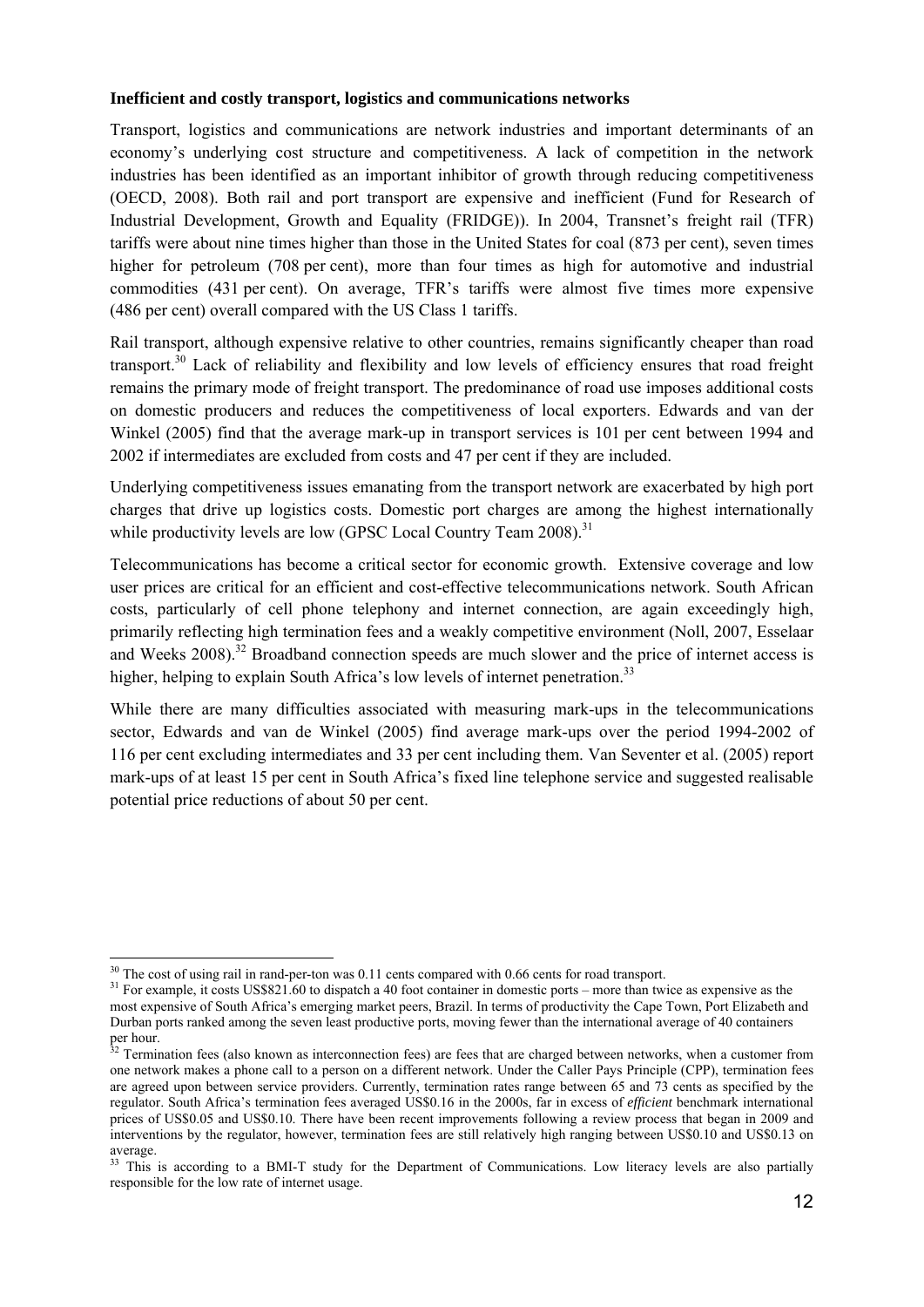## **4. Assumptions and scenarios**

## *The Model*

We employ a recursive dynamic economy-wide computable general equilibrium (CGE) model of South Africa – the South African General Equilibrium (SAGE) model – developed by UN-WIDER (Arndt et al. 2011). CGE models simulate the functioning of a market economy, including markets for labour, capital and commodities, and contain detailed sectoral breakdowns, providing a "simulation laboratory" for quantitatively examining how different channels impact and influence the performance and structure of the economy. The structural nature of these models further permits consideration of new technologies, such as renewable energy. CGE models assure that all economy-wide constraints are respected, and provide a theoretically consistent framework for welfare and distributional analysis.

The SAGE model captures the linkages between sectoral and national economic growth on the one hand, and household incomes on the other. The general equilibrium structure allows the model to trace the contribution of sectoral production to national economic growth and its contribution to household incomes and expenditures via product and factor markets.

Production-side linkages are determined by the technologies that sectors use, including the amount or skill-levels of its workers. Backward production linkages reflect producers' demand for intermediate inputs. For example, when mining production expands it demands intermediate goods, such as petroleum, machinery and transport services, thereby stimulating production and employment in other sectors.

Consumption linkages occur when higher production and employment levels raise household incomes, which are then used to purchase goods and services in product markets. When mining production expands mining workers' incomes generate demand for goods produced outside of the sector in which the incomes were earned. The size of consumption linkages depends on the share of factor income distributed to households; the composition of households' consumption baskets; and the share of domestically-supplied goods in consumer demand.

The public sector in the model levies direct and indirect taxes, using revenues to pay for recurrent consumption spending, which generates demand for producers' goods and services. The government also pays for social grants and makes capital investments. The government may borrow from abroad to pay for expenditures, but this incurs subsequent interest payments. Foreign markets are included and provide a source of export demand and a supply of imports. The size of growth multiplier effects (i.e. linkages) are determined by the combined export-intensity and import penetration ratios of individual sectors.

Finally, the SAGE model is recursive dynamic. Savings are collected into a national pool and are used to finance investment. Investment is converted into capital stocks to determine the total rate of capital accumulation. New capital is allocated to individual sectors based on their relative profit rates and current share of capital stocks. Changes in factor supplies and productivity determine the overall rate of economic growth in the country.

## *The baseline*

The baseline provides the business as usual scenario. Although different economic (and political) assumptions can feed into the baseline, we extrapolate the current economic environment and known changes in economic policy. We assume that the economy continues to grow at roughly 3 to 4 per cent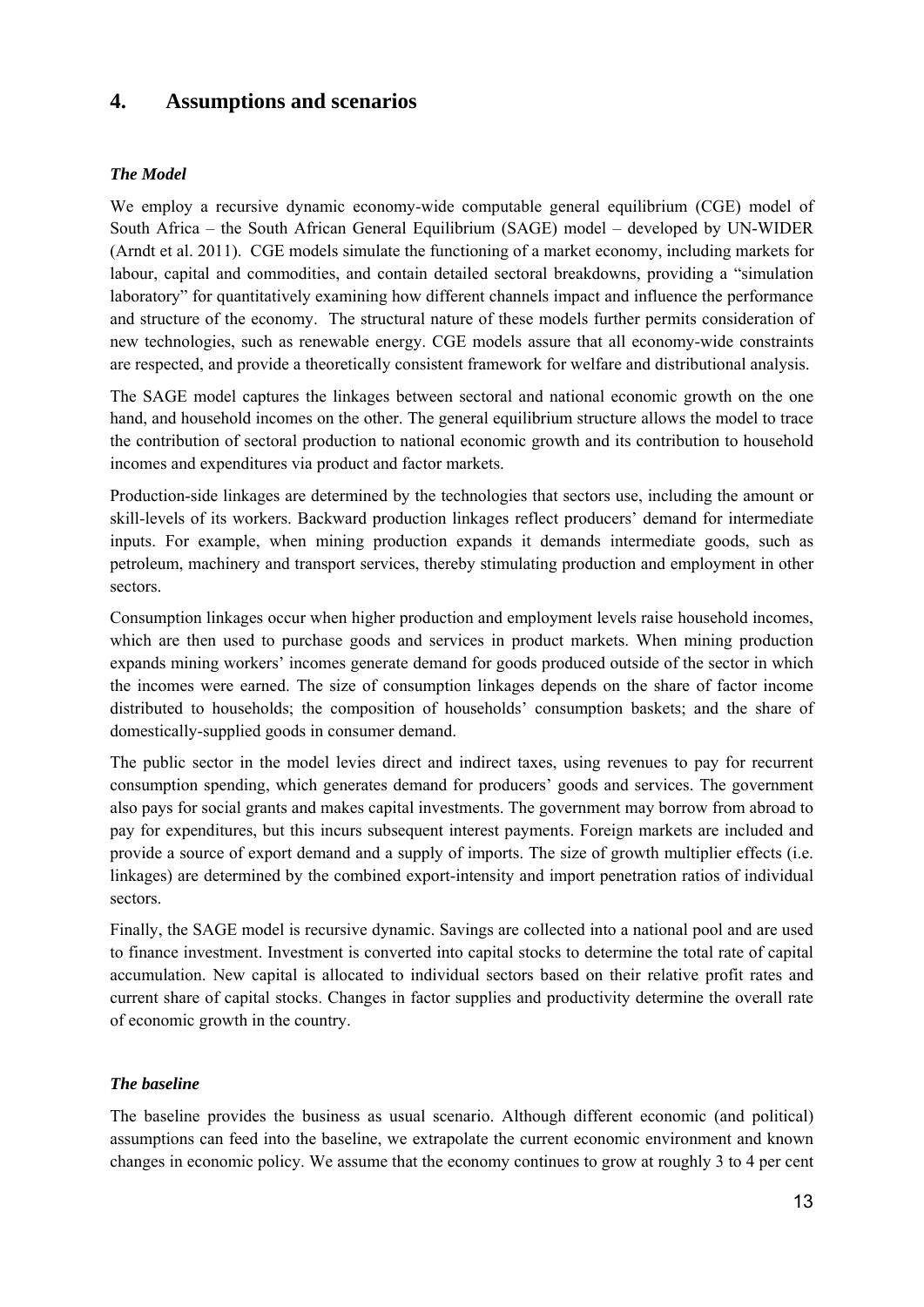on average with a growth elasticity of employment of 0.5. There are no major policy interventions and the structure of the economy remains unchanged. Our baseline scenario creates about 4.1 million jobs by 2025. Table 1 summarises the average growth rates over the period from 2006 to 2025 for a set of economic variables.

## *The simulations*

The simulations change the underlying baseline assumptions and show how these changes affect the economy. We run several simulations:

- *I. Different growth elasticities of employment* in this scenario we model the impact on the economy if growth is either more or less labour intensive relative to the baseline, through applying elasticities of 0.3, 0.5 and  $0.7^{34}$
- *II. Increasing the level of savings –* **t**he growth in savings is tripled relative to the baseline, which assumes the historic growth rate, allowing the savings to GDP ratio to reach 35 per cent by 2025. This is consistent with savings rates observed in fast growing economies.
- *III. Increasing the level of competition* to illustrate the economy wide impacts from reducing mark ups, we lower mark-ups across all sectors and industries by 50 per cent. We introduce competition in sectors that are dominated by state owned enterprises by increasing the number of firms.
- *IV. Reducing the skill constraint* through doubling the growth in skilled labour and simultaneously raising productivity growth by 1%.
- *V. Lowering costs and improving the efficiency of transport and communication networks plus higher inward foreign direct investment flows – transport and communication costs are* reduced by 30 per cent and growth in foreign direct investment is doubled.
- *VI. Combined simulation* this combines the scenarios for higher savings, releasing the skill constraint, higher FDI and lower transport and communication costs scenarios.

## **5. Results and Policy Recommendations**

Tables 2 and 3 summarise the results for GDP growth, investment growth, and job creation by skill level in the baseline and the simulations.

## **I. Different growth elasticities of employment**

-

Increasing the labour intensity of growth and raising employment increases income levels which translates into higher levels of consumption, savings and investment. As a result, a higher growth elasticity of employment stimulates greater economic activity and higher economic growth. Applying a growth elasticity of employment of 0.7 creates more than 6.7 million jobs and raises potential growth to 6 per cent by 2025. In comparison, a growth elasticity of employment of 0.3 translates into only 2.3 million jobs by 2025, illustrating how sensitive the economy's job creation potential is to the growth elasticity of employment.

Implicit to a more labour intensive growth path, or higher growth elasticity of employment, is that more low skilled jobs are being created. Depending on the growth elasticity of employment, between 63 per cent and 73 per cent of overall employment is in low skilled jobs.

<sup>&</sup>lt;sup>34</sup> The growth elasticity of employment reflects the percentage change in employment in response to 1 per cent change in GDP.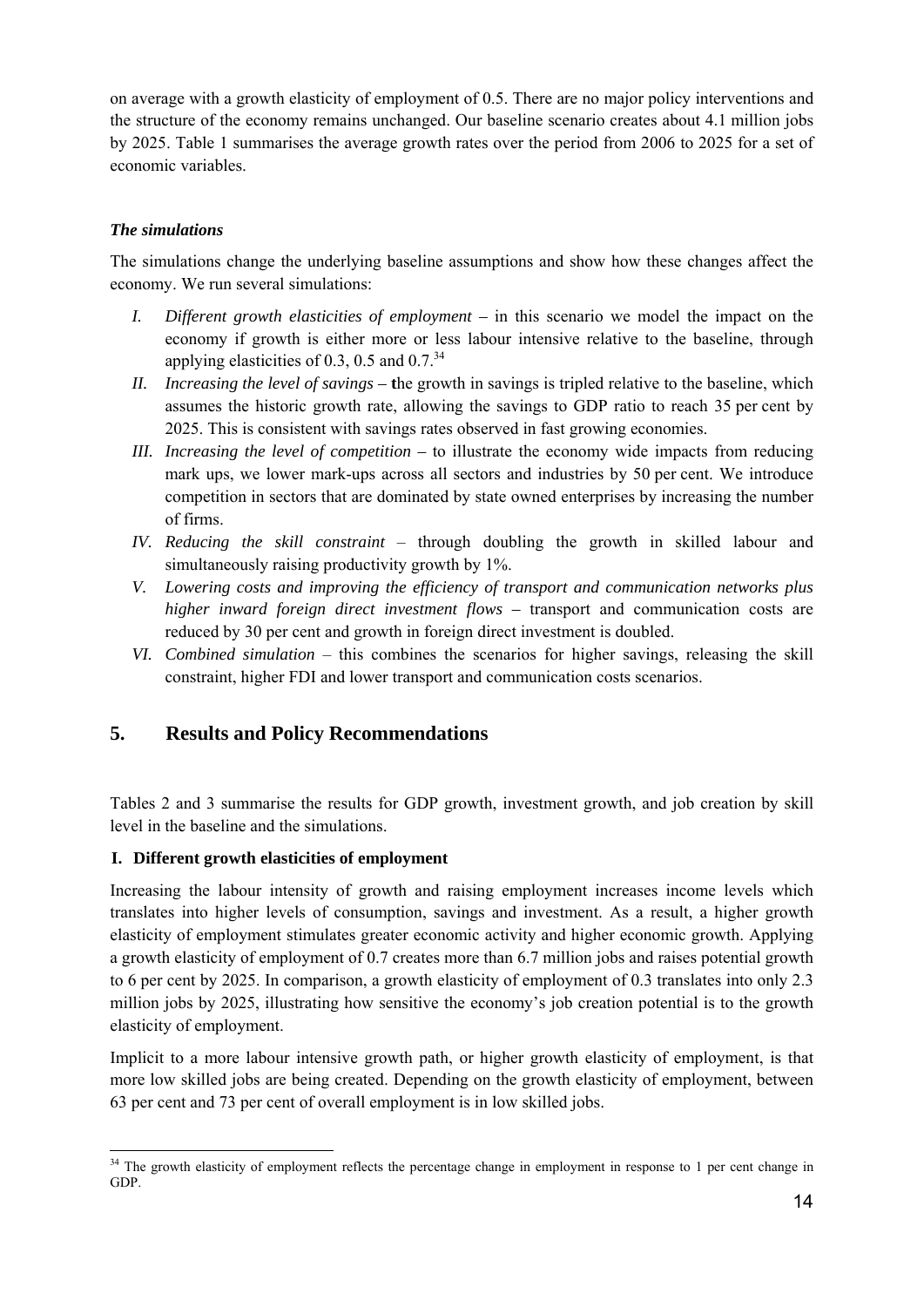More rapid job creation is primarily about keeping unit labour costs steady or moderating over time. This implies that productivity growth and real wage gains occur at a similar pace. This does not mean that real wages fall. Rising relative unit labour costs both destroys jobs and incentivises firms to substitute towards using labour-saving capital, therefore reducing the labour intensity of the economy. There are a number of channels through which wage moderation could be achieved. The New Growth Path places an emphasis on developing a social pact between government, business and labour. This could be complemented by adjusting the wage bargaining structure so that it provides more guidance on the macroeconomic outlook and allows the trade-offs around real wages, productivity growth, GDP growth and jobs to be internalised by firms and unions. This internalisation could be achieved either through a move to a more centralised (economy-wide) or decentralised (firm-level) collective bargaining arrangement (Calmfors and Driffill, 1988). More centralised systems, however, tend to be detrimental to growth in employment in smaller businesses, and for that reason, their scope (what is bargained) is often quite narrow. One option for South Africa might be to support centralisation in areas where there are few firms and more decentralisation and exemptions where more competition between firms will generate greater productivity gains and employment. Whichever route is taken needs to deliver sustainable wage levels and growth for smaller firms.

South Africa's unemployment problem is concentrated among the young and the less skilled. Accelerating labour market entry for young, inexperienced, and low skill workers would also contribute to raising the labour intensity of growth. A period of incentivised employment might prove necessary for several reasons. First, a new entrant's skills might not match the requirements of a job but the mismatch will diminish with on-the-job training. Second, lowering the initial cost of hiring reduces an employer's uncertainty about the job applicant's productivity – which might be particularly high for young people who have never worked before – and thus serves as a screening instrument. Third, institutional factors such as minimum wages or collectively negotiated wages might drive a wedge between an individual's entry-level productivity and entry-level real wages<sup>35</sup> Government's proposed youth employment incentive, which targets net new employment and the hiring of additional workers, lowers the initial cost of employing young people, enabling work experience and on-the-job training to raise productivity levels and longer-term job prospects (National Treasury 2011). An alternative could be the introduction of age-related minimum wages (lower minimum wages for younger workers).

While there is evidence that actual hiring and firing costs are relatively low, especially in cases of large-scale retrenchments for economic reasons, reducing hiring and firing rigidities for individuals and small firms would reduce the risks associated with hiring and encourage job creation (Lazear, 1990; Siebert, 1997; Di Tella and MacCulloch, 2005). This would improve the matching of workers and firms, potentially raise firm-level productivity, encourage a higher equilibrium level of hiring and shift the economy to a more employment intensive trajectory. Reforms to labour market institutions (such as the CCMA, Labour Courts) to improve functioning of dismissal process, particularly around non-performance would support this. These could be complemented by providing additional security (and income support) for those who do lose their jobs conditional on participation in targeted activation policies.<sup>36</sup>

The majority of workers, including low-skilled workers (approximately two-thirds) are employed in firms with less than 50 workers.<sup>37</sup> Releasing small firms' potential for employment creation will be

-

<sup>&</sup>lt;sup>35</sup> Arguably this gap between entry-level real wages and productivity is growing ever wider currently within the context of high real wage growth and the unchanging productivity of school leavers. 36 Such an approach would mirror the successful development and implementation of *flexicurity* schemes in Denmark that

combine labour market flexibility in a dynamic economy with extensive security and support for those that are unemployed.<br><sup>37</sup> Statistics South Africa, Quarterly Labour Force Survey (December 2011).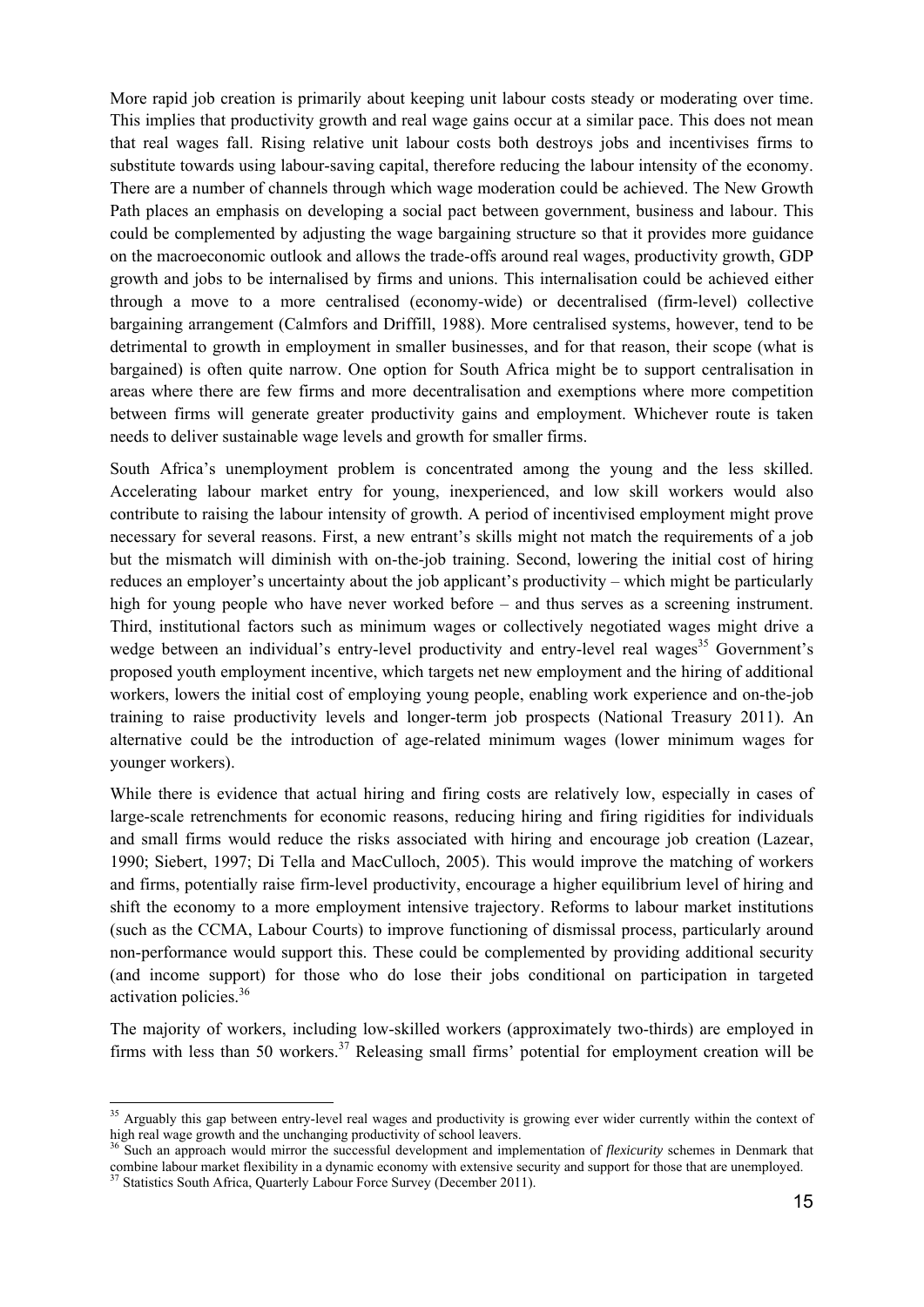critical if South African is to achieve more labour intensive growth.<sup>38</sup> Relieving the regulatory burdens imposed on small enterprises (tax, licensing, zoning, labour etc.) should encourage the creation of new firms and the expansion of existing small businesses.

In terms of labour market regulation, small business should have their own Code of Good Practice to provide appropriate guidelines on substantive and procedural fairness, rather than the statutory rules. Although the dismissal for operational requirements must remain procedurally fair, the procedures appropriate to small employers should be contained in the Code (Bhorat & Cheadle, 2009).

Small firms should be provided with a blanket exemption from the legal extension of bargaining council agreements or exempted altogether.<sup>39</sup> Where large firms and unions agree to high standards, legal extension reduces competition and inhibits creation of new firms and their survival. It is estimated that bargaining council agreements are associated with 8-13 per cent lower employment in a particular industry, 10-21 per cent higher wages and 7-16 per cent lower employment in small firms (Magruder, 2010). Limiting the scope of extensions would also shift the distribution of employment away from commodities and towards manufacturing and increase labour intensity of production generally.,

A further constraint to new entrants finding employment and the matching process is the disjuncture between job-seeker search techniques and the hiring decisions of firms. While most low-skilled young labour market entrants search for jobs through enquiring at work places, the majority of hiring decisions are guided by networks that help in screening and monitoring young people who have no work experience.<sup>40</sup> Effective job readiness, job search and job matching services would assist the unemployed in finding employment while facilitating a more efficient allocation of labour and improving the incentives for firms to hire. International evaluations suggest that these programmes are among the most successful and cost effective Active Labour Market Policies (ALMP) and should be emulated in South Africa (OECD, 2000).

Even with successful interventions to raise growth and the employment elasticity, public works will continue to play a supporting role in absorbing low skilled workers. The focus within these programmes should be to achieve the most cost-effective forms of mass employment and where possible provide skills transfer that improves participants' long-term employment prospects. The community work programme has demonstrated success as a cost-effective intervention providing regular work of at least two days a week.<sup>41</sup>

## **II. Increasing the level of savings**

In this simulation, we evaluate the impact on the economy from significantly raising the savings rate. Raising the savings rate to 35 per cent of GDP by 2025 has large positive impacts on growth. Potential GDP growth rises from about 4 per cent to 7.4 per cent by 2025. Higher saving facilitates rapid investment growth, which reaches 16 per cent in the outer years. All sectors of the economy achieve stronger growth, with capital intensive sectors benefiting the most.

The structure of the South African economy plays a critical role in determining the results. Perhaps surprisingly, employment growth disappoints in this scenario with fewer than 500 000 additional jobs created (above and beyond the 4.1 million jobs created in the baseline). Job creation is limited by the skills constraint and shortage of skilled labour. Historically low electricity prices and other incentives

<sup>-</sup><sup>38</sup> Small firms are also very important for employment creation amongst the youth with 64 per cent of young people between the ages of 15-34 employed in firms with less than 50 employees.

<sup>&</sup>lt;sup>39</sup> Legal extension of bargaining council agreements extends arbitration agreements beyond the firms and unions which make them to all workers in an industry in a given political demarcation, regardless of firm size or participation in the arbitration process.

 $40$  African Microeconomic Research Unit, University of the Witwatersrand, Labour Market Entry Survey 2009-12.<br><sup>41</sup> A summary of all policy recommendations is provided after the conclusion.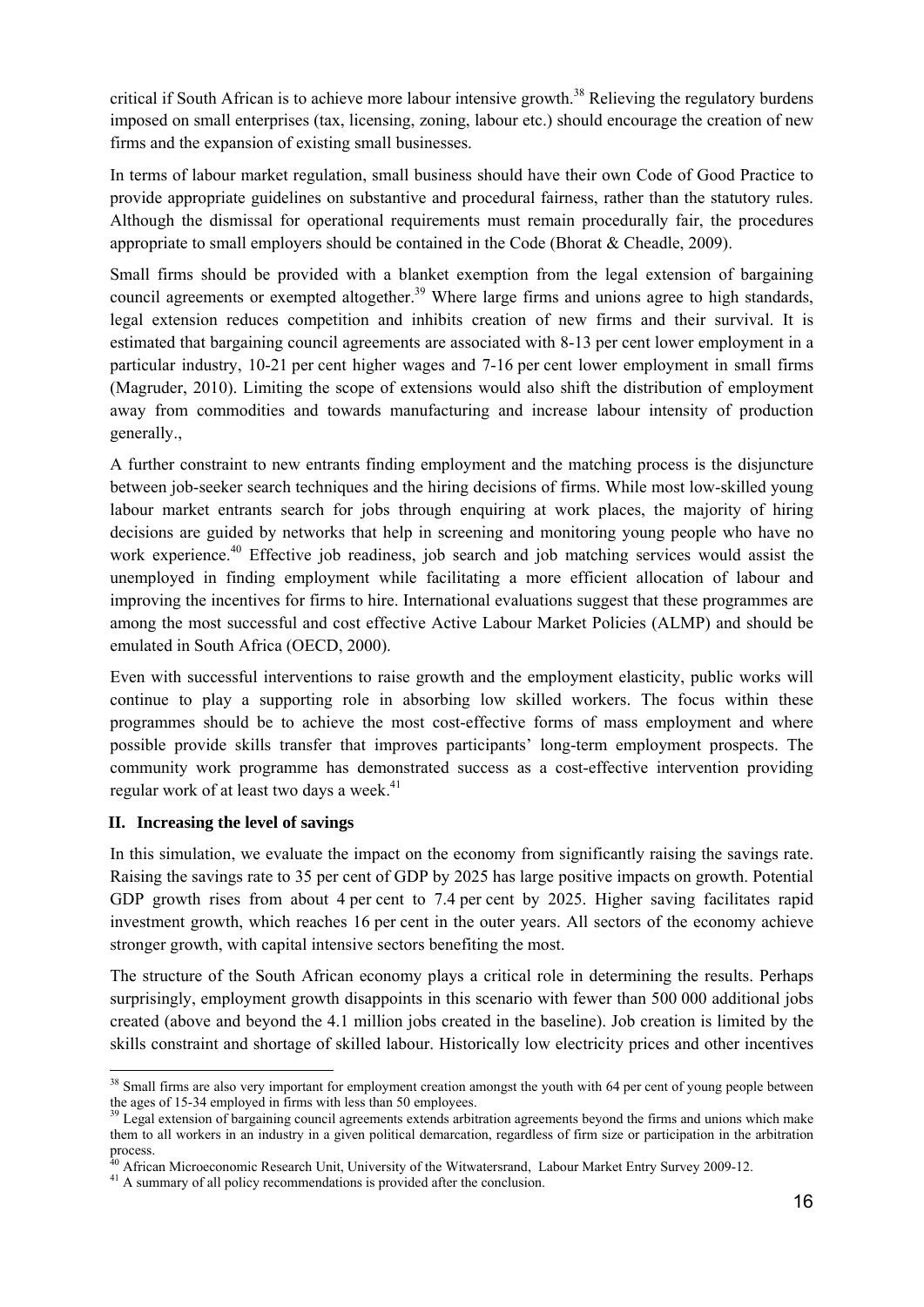to capital formation have skewed the structure of the economy and relative price adjustments have been too small to correct the disincentives facing labour intensive industries. The higher investment is attracted towards those sectors of the economy that have higher returns which, in the South African case, are capital intensive.

So while higher levels of savings accelerate economic growth, on its own, it does not support inclusive growth and does not provide the jobs South Africa needs. Therefore, any policies focused at raising savings should be complemented with policies that reduce the skill constraints and the misallocation of capital in the economy. More rapid growth in income is an important cause and consequence of higher saving. And so while regulatory and other adjustments at the micro level may help to increase saving, so too will the policy interventions we identify that target constraints to economic growth. Higher household saving is needed, alongside efforts to reduce the cost of consumption items that incur debt for households such as motor vehicles.

Tax incentives and higher consumption taxes can also be used to alter households' savings decisions. Housing allowances and interest earnings exemptions are two mechanisms through which households can be incentivised to save more. The removal of current tax distortions that are ineffective and unnecessarily favour certain savings products over others could also complement these measures. Increasing competition between banks for deposits could also assist through raising the real returns from savings.

Government can also play a more direct role in altering the levels of gross domestic savings. One direct intervention is to compel households to save through compulsory retirement contributions. Government savings rates can be improved through implementing a fiscal rule or fiscal guidelines which enforce countercyclical fiscal policy. More countercyclical policy also supports savings by reducing inflation when the economy is overheating and when growth is weak.

## **III. Reducing the skills constraint**

To model a reduction in the skills constraint we triple the growth rate of skilled labour. This significantly increases the pool of skilled workers and reduces their cost, as firms can expand their skills base without bidding-up wages. Relieving the skills constraint raises potential growth to 6.7 per cent by 2025, 1.3 percentage points above the baseline. In part this reflects acceleration in annual investment growth, which grows from 5 per cent in the period 2012-2016 to above 12 per cent by 2025.

For every skilled job created, the economy also creates one semi-skilled and 0.5 low skilled jobs, revealing the complementarity of different skills in the labour force (Behar, 2008). The economy creates an additional 1.5 million jobs (5.6 million jobs in total), including 290 000 additional low skilled jobs. More skilled workers also improves the distribution of wage income in the economy because it reduces the scarcity premium paid to skilled workers. Using the Gini coefficient as a measure of inequality; income inequality declines by 3 percentage points.

Releasing South Africa's skills constraint requires long-term reform across the education and training spectrum. Constraints including a shortage of high-quality teachers, governance issues within schools, and inappropriate incentives within the skills development system. A number of reforms to the basic education system have been identified as necessary to improve education outcomes. This includes rewarding effective school management, ensuring proficiency of students in core skills such as reading and writing English, mathematics and computer literacy, and improving assessment of students standardised on a national scale. Both teacher and student absenteeism needs to be reduced alongside increased learning time, complemented with expanded access to learning materials (e.g. textbooks) to improve learning outcomes and policies to encourage frequent homework. Teachers should also be enabled to cover the entire curriculum through training in subject knowledge and time management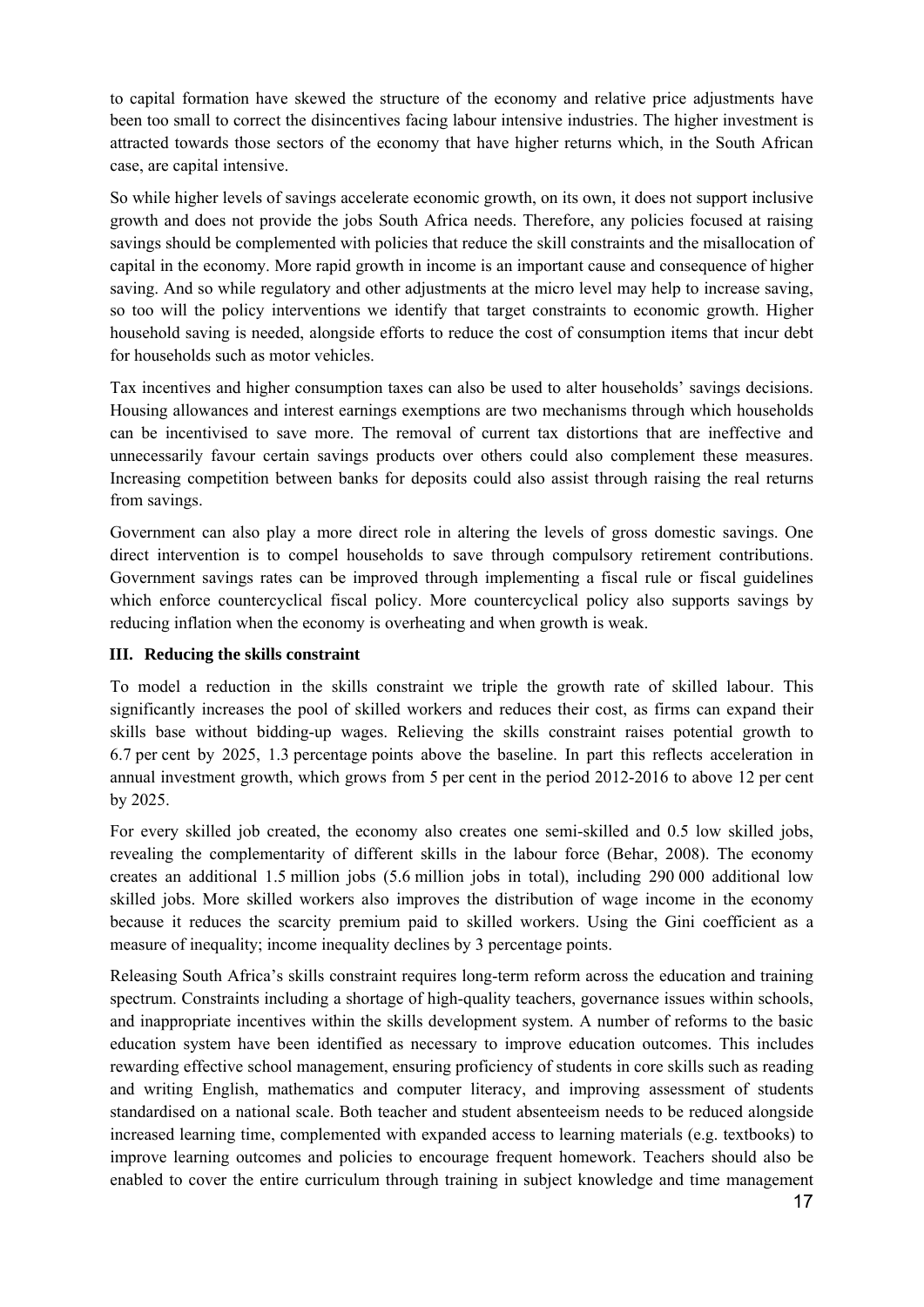(Social Policy Research Group, 2011). Linkages between tertiary education institutions such as universities and Further Education and Training (FET) colleges and the private sector need improvement.

These types of education reform tend to be lengthy in implementation and only yield tangible results after years. More immediate progress can be made through improving workforce training, which is a crucial aspect of skills upgrading and increasing labour productivity.

The country's headline skills development programme is run by Sector Education and Training Authorities (SETAs) through a variety of short and long training courses – learnerships and apprenticeships. However, recent analysis has shown that SETA training largely fails to upgrade the skills of the unskilled and unemployed (DPRU, 2008) and is limited in reach. Inefficient bureaucracy and administrative burdens associated with accessing SETA services also appears pervasive, with a tendency for SETAs to support larger firms in training provision.<sup>42</sup> Reforms might include:

- A more demand-driven and flexible training approach to change the perception of SETAs and improve SETA performance,
- bidding by private institutions for company training could push SETAs to provide better training opportunities, and
- $\bullet$  an increased emphasis of training policies on the SME sector and micro enterprises.<sup>43</sup>

Long-term efforts to relieve the skills constraint should be matched with short-run responses, such as easing restrictions on job permits to boost growth and exploit the complementarities between skill types in South Africa. Major advanced economies have adopted aggressive policies to attract foreign skills and boost skilled immigration.<sup>44</sup> This would require adjustments to South Africa's quota-based approach to high-skill immigration, including making it easier for firms to get work permits. Entry could be freed up for high skilled individuals with four years or more of university education, where the unemployment rate is near-zero. Furthermore, South Africa's major universities could play a more central role in training skilled individuals from the region. Greater inward foreign direct investment (FDI), like immigration, relieves the skills constraint through spillover benefits including technology transfer and skills transfers.

## **IV. Higher levels of product market competition**

We model greater product market competition through halving the mark-ups calculated by Aghion et al (2008) and then increase competition to the network sectors that are dominated by state owned enterprises (SOE). The impact on the economy is very strong and positive. Firms become more efficient, innovative and productive, and raise investment levels. In this scenario, potential growth increases to just under 7 per cent with the investment to GDP ratio reaching 28 per cent.

Annual growth in the machinery industry averages 3.9 percentage points higher compared with the baseline for the period 2022-2025 whereas construction records growth rates which are 2.7 percentage

<sup>-</sup> $42$  In 2005/2006, 70% of all learners were employed by medium (50-149 employees) or large enterprises (150 and more employees) and only 30% by companies employing less than 50 workers (HSRC, 2008). The World Bank/dti Investment Climate Assessment (2008) recommends that SETAs should increase support to SMEs and micro enterprises. 43 The National Skills Development Strategy (NSDS) III effective from April 2011 attempts to rectify some of these

shortcomings of the SETAs, adopting a focus on skills training and career path development while promoting the co-<br>operation between employers, private skills training providers and FET colleges as well as SETAs.

<sup>&</sup>lt;sup>44</sup> In Australia, the number of immigrants entering every year doubled between the mid-1990s and mid-2000s, reaching around 140 000 newcomers in 2005. The economic benefits associated with high-skill immigration can be very large, as in the US where in the early 2000s foreigners were responsible for 30 per cent of biotechnology inventions, generated 25 per cent of all US patents, and founded over a quarter of US companies. Foreigners were also awarded one third of all doctorates, including 48 per cent of those earned in the physical sciences and 60 per cent in engineering (Centre for Development and Enterprise, 2010).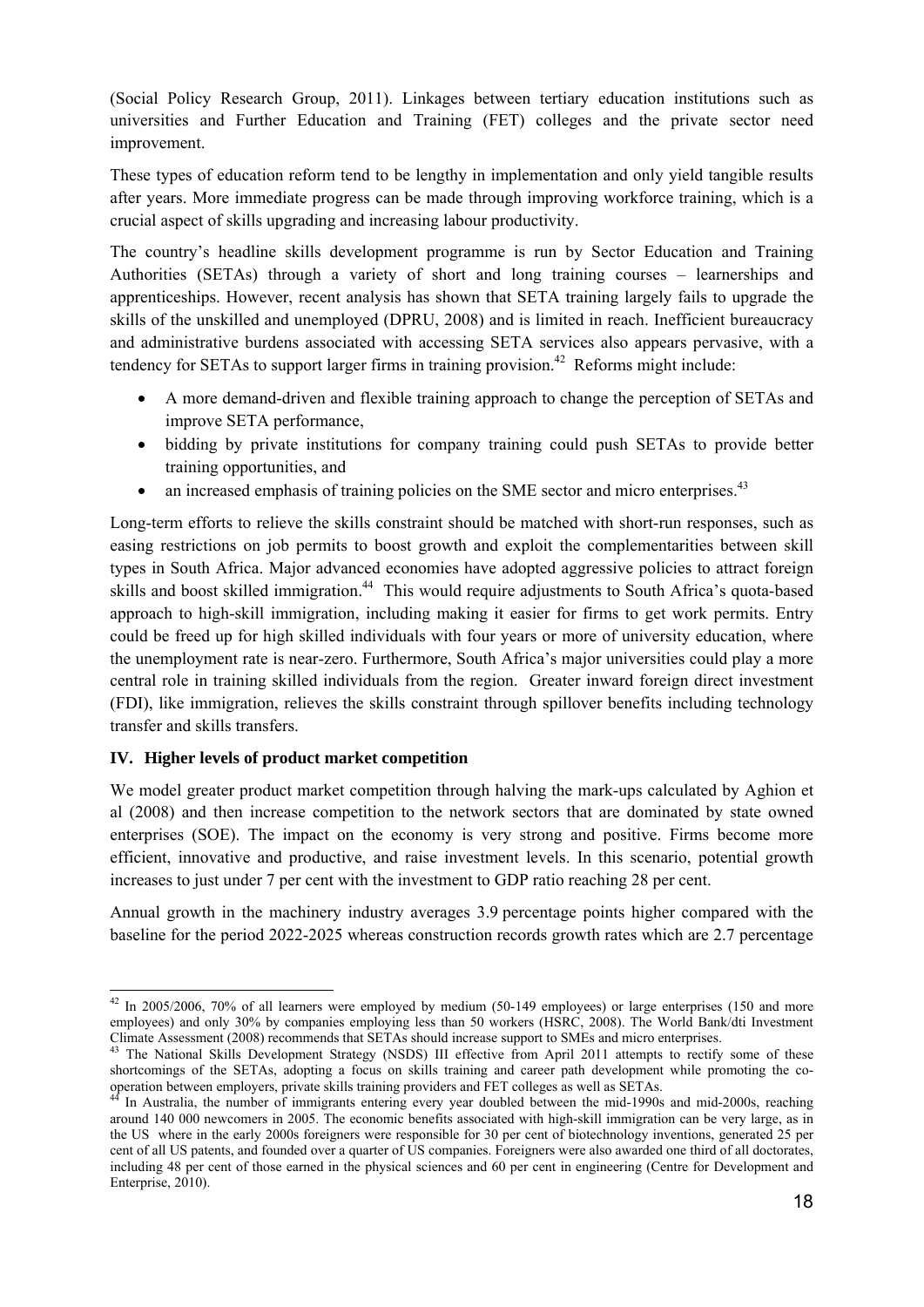points higher. Modest improvements in the growth of skilled labour (relative to the baseline) also contribute to the improvement in economic growth.

The economy creates close to 1.5 million additional jobs, with almost 70 per cent for low skilled workers. The level of inequality declines by 5 percentage points. All sectors of the economy experience accelerated growth.

Competitive conditions in the economy can change through broad-based reforms, including further trade liberalisation, the reduction of regulatory and other barriers to entry, and more aggressive efforts to attract new entrants into key network industries.

Alongside increased competition, trade reform engenders innovation, import of knowledge, and technological progress (Commission for Growth and Development, 2008). Edwards and van de Winkel (2005) find that a 1 per cent decline in tariff rates reduces mark-ups by 10 to 14 percentage points on average. This effect occurs through pro-competitive effects of trade reform but also through the impact of new ideas, adoption of international best practice, capital deepening, learning effects and technology transfer (Arora and Bhundia, 2003). Rattso and Stokke (2008) find that the positive effect of openness on South African GDP has occurred through investment and productivity channels.

The focus of trade reform efforts should be on removing tariffs on raw materials and intermediate inputs in a phased manner so that tariffs on final products can also be reduced and exports stimulated through a competitive input base. This should be complemented with a radically simplified tariff structure using very few tariff bands (Edwards and Lawrence 2006). Where tariff protection does exist for infant industry and safeguard purposes, protection should be temporary and underpinned by sunset clauses. Market share thresholds and criteria, above which tariff protection cannot be justified, would assist in this process.

More broadly, local competition can be promoted through reducing pervasive product market regulation (policy, regulatory and administrative) that acts as a barrier to entrepreneurship, new entrants into the market, and small firm expansion. Streamlining procedures such as the granting of licenses and permits through one-stop shops or the principal of deemed clearance can help reduce red tape.<sup>45</sup> Regulatory Impact Assessment (RIA) would help to focus reform efforts on key microeconomic obstacles. Small firm creation might be stimulated by providing funding options through venture capital facilities at Development Finance Institutions (DFIs) and accelerated tax writeoffs.

## **V. Reducing transport, logistic and communication costs and increasing the efficiency of the two sectors plus raising the level of FDI**

Reducing the cost of transport, logistic and communications and improving the efficiency of these network industries will help lower the economy-wide cost of doing business, improving competitiveness and productivity. Under this scenario, where costs decline by 30 per cent, potential growth accelerates and reaches close to 7 per cent. Gross fixed capital formation growth rates increase to 11 per cent raising the investment rate to 26 per cent of GDP by 2025. Employment rises by 620 000 jobs compared with the baseline; however, the shortage of skilled labour limits the employment gains. All sectors of the economy experience higher growth rates.

In these sectors, the contestability of markets is limited by institutional settings and various anticompetitive practices. Incentives and responsibilities are often blurred because the State has a role as both regulator and owner, while significant horizontal and vertical integration in these sectors makes entry extremely difficult to achieve.

<sup>-</sup><sup>45</sup> Deemed clearance means that licences are issued automatically if the relevant office does not act by the end of a statutory response period.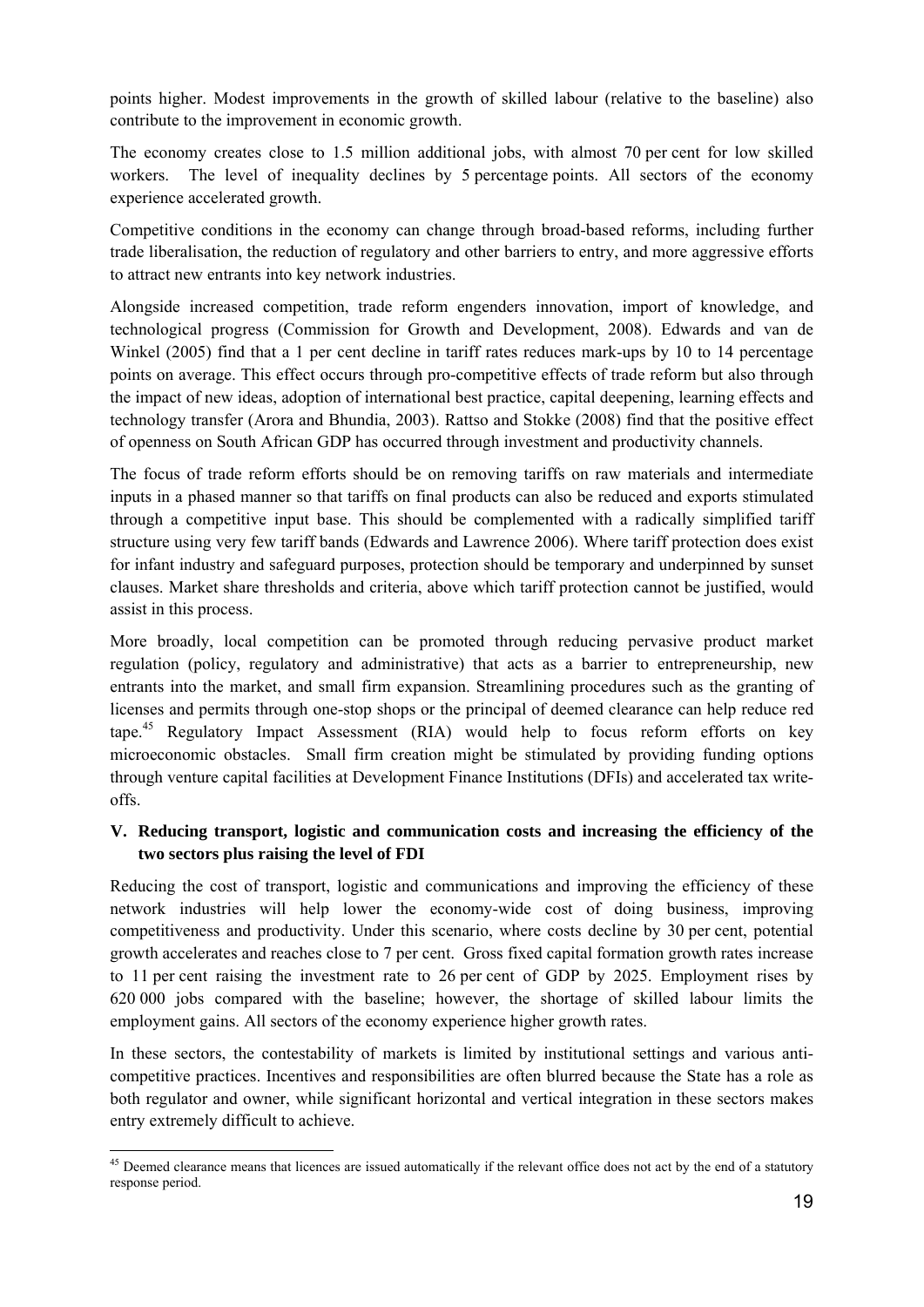Introducing private sector participation coupled with effective competition in the transport, logistics and telecommunications sectors would help improve operational efficiency towards international standards, attract private investment, enable technological progress, and improve service delivery. This could be achieved through public private partnerships, through developing a bankable framework in these sectors, or providing private sector concessions.

Within the port and rail sector, private sector infrastructure investment is needed. The necessary reforms will be sector-specific. In the logistics sector adopting a port competition model that separates ownership of port infrastructure and operations would be a central intervention. Experience shows that compared with private participants, "public owners and operators are less able (and have fewer incentives) to control costs (*soft budget constraint*), are slower to adopt new technologies and management practices and are less responsive to the needs of port users" (Kessides, 2004).<sup>46</sup> Similarly, there should be either a vertical or horizontal unbundling of rail freight, while the telecommunications sector requires more effective regulation. More broadly, regulations should be amended to ensure cost reflective and efficient tariffs as a means to both attract foreign investment and address inefficient resource use. The entry of new players into these sectors can also be promoted through reducing regulatory barriers in each sector, for example licensing, and the fast tracking of legislation to allow private investment in these sectors.

#### **VI. Combined simulation**

-

In this simulation, we combine the higher savings, higher growth in skilled labour, higher FDI and lower transport and communication costs. The results described in table 2 shows that potential growth exceeds 8 per cent by 2025 with robust growth in investment.<sup>47</sup> Household consumption is slightly lower as households are required to save more in order to finance investment. Investment driven sectors such as machinery and equipment see the largest expansion. The economy generates additional 1.8 million jobs to the 4.1 million generated in the baseline. Again those with low and medium skilled are the major beneficiaries of the reforms. The reduction in the skill constraint reduces the wage premium for high skill workers and alongside stronger employment growth for low and medium skilled workers reduces inequality by 6 percentage points relative to the baseline.

There are major gains for all sectors especially for manufacturing whose share in GDP rises by over 1 per cent. Machinery and Construction are among the sectors which record the highest growth rates. The expansion of Services is limited by the growth of Government services which grows on average by 4 per cent, 0.6 percentage points higher relative to the baseline.

It is important to note that the combined simulation assumes growth elasticity of employment of 0.5. Implementing the reforms outlined in the first simulation to achieve higher growth elasticity of employment will generate even higher employment gains.

#### **How do these growth and employment scenarios affect the unemployment rate?**

Through modelling the impact of these scenarios on investment rates, growth and employment we have yet to comment on the effect on unemployment. In doing so, we must be aware of how the unemployment rate depends on changes in the labour force participation rate (LFPR).<sup>48</sup>

<sup>&</sup>lt;sup>46</sup> However, Kessides also points out that the benefits of private sector participation (PSP) in port activity largely result from competition. If competitive pressures are not brought to bear, either between or within ports, no gains are to be expected from PSP.

 $47$  It is important to note that the combined impact of the different shocks is not equal to the impact of the individual shocks done in the previous simulations. As growth increases other constraints become more binding limiting the ability of the economy to expand. For example in our work, one such constraint is the availability of electricity which is limited to the IRP 2010 calculation. There are other constraints such as regulatory barriers and infrastructure bottlenecks. 48 The LFPR indicates the percentage of the population which is able to and wants to work.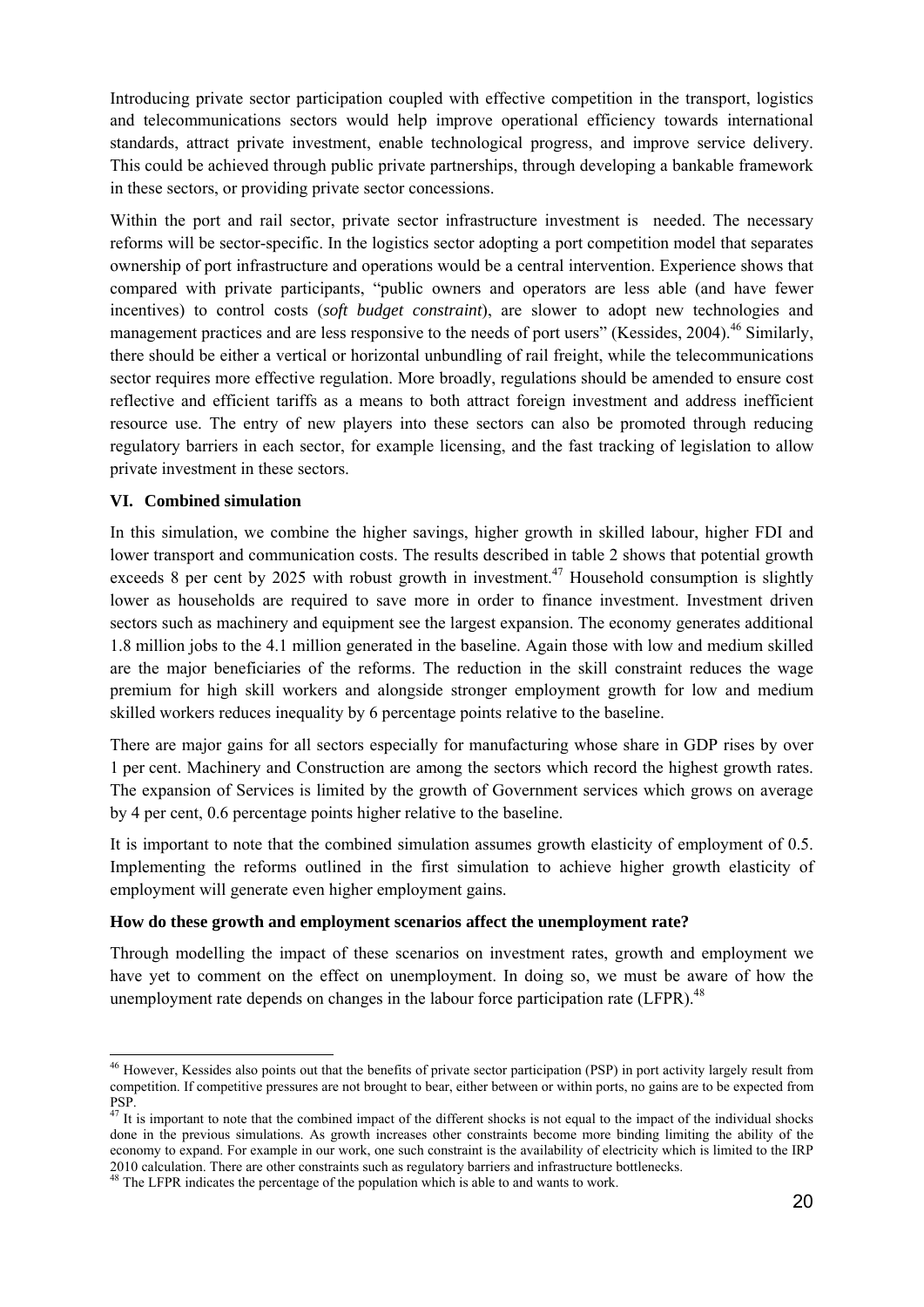Table 4 shows that if the participation rate remains at its current level (54 per cent), the unemployment rate will be more than halved, to 11.6 per cent, by 2025. In contrast, if labour force participation responds to the higher levels of job creation and rises toward the Emerging Markets average of 65 per cent, then the unemployment rate could actually increase to 26.5 per cent.

## **6. Conclusion**

There are few simple answers to South Africa's weak economic growth rate and associated unemployment and poverty rates. The core requirements for more rapid and sustained growth are greater saving, investment, more productive use of capital by better skilled workers, and moderation in unit labour costs. Higher labour productivity growth will in its own right increase the labour intensity of the economy as a whole. Inducing stronger growth in productivity, however, requires wide-ranging changes to policies and incentives. We have provided some direction on the areas of reform that could generate the strong growth, employment and poverty reduction outcomes that computable general equilibrium modeling can help us to assign some magnitudes to. The largest gains to future incomes of all South Africans are to be found in the following interventions:

- Sustainably increase the employment intensity of the economy.
- Increase the level of savings and simultaneously ensure that the economy attracts higher levels of foreign direct and domestic investment into all sectors. Reduce the skill constraint and remove or redesign tax and industrial incentives that may favour capital intensive over labour intensive industries.
- Increase competition in the economy including critically in sectors dominated by SOEs. This increases productivity and lowers costs. Reducing transport and communication cost can have significant positive impact on the economy.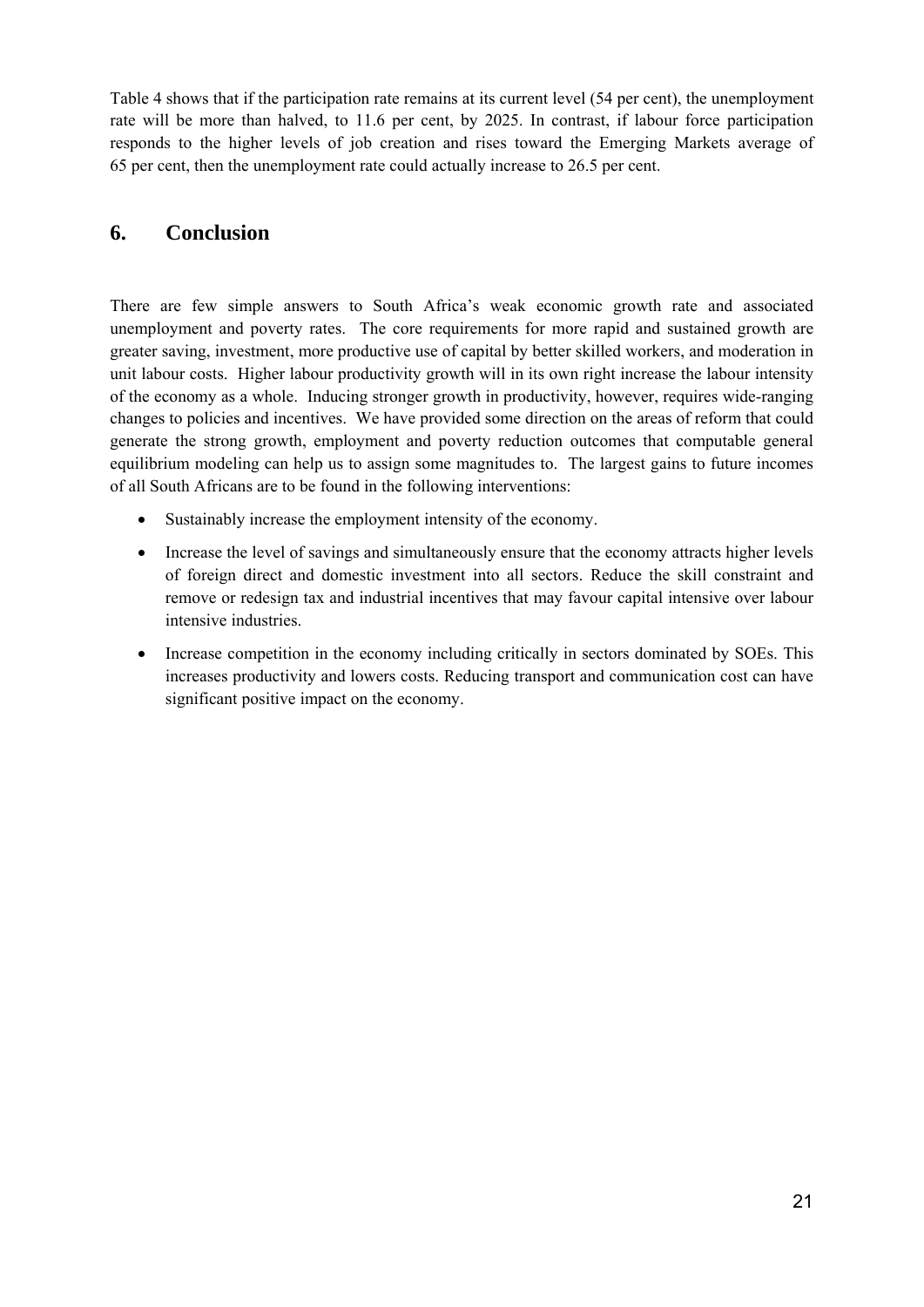## **7. References**

Aghion, P., Bloom, N., Blundell, R., Griffith, R., and Howitt, P. (2002) Competition and Innovation: An Inverted U Relationship, *NBER Working Paper No. 9269* 

Aghion, P., and S. Durlauf. 2007. "From Growth Theory to Policy Design." Commission on Growth and Development Macroeconomics Working Paper. Commission on Growth and Development, Washington, DC.

Aghion, P., M. Braun, and J. Fedderke. 2008. "Competition and Productivity Growth in South Africa." CID Working Paper No. 132. Centre for International Development, Harvard University.

Aghion, P. and P. Howitt. 1992. "A Model of Growth Through Creative Destruction." *Econometrica*  60: 323–51.

Anderson, K., A. Case, and D. Lam. 2001. "Causes and Consequences of Schooling Outcomes in South Africa: Evidence from Survey Data." Population Studies Center Research Report No. 01‐490. University of Michigan, USA.

Arndt, C., Davies, R., and J. Thurlow. 2011. "Energy Extension to the South Africa General Equilibrium (SAGE) Model." World Institute for Development Economics Research, United Nations University, Helsinki, Finland.

Aron, J. and J. Muellbauer. 2000. "Personal and Corporate Saving in South Africa." CSAE Working Paper 2000–21. Centre for the Study of African Economies, Oxford University.

———. 2007. "Inflation Dynamics and Trade Openness: With an Application to South Africa." CSAE Working Paper 2007‐11. Centre for the Study of African Economies, University of Oxford.

Aron, J., I. Elbadawi, and B. Khan. 1997. "Real and Monetary Determinants of the Real Exchange Rate in South Africa." CSAE Working Paper WPS/97‐16. Centre for the Study of African Economies, University of Oxford.

Arora, V. 2006. "Economic Growth in Post‐Apartheid South Africa: A Growth Accounting Analysis." In M. Nowak and L. A. Ricci, eds., *Post-Apartheid South Africa: The First Ten Years.* Washington, DC: IMF Publications Service.

Arora, V., and A. Bhundia. 2003. "Potential Output and Total Factor Productivity in Post‐Apartheid South Africa." IMF Working Paper WP/03/178. International Monetary Fund, Washington, DC.

Aschauer, D. A. 1989. "Is Public Expenditure Productive?" *Journal of Monetary Economics* 23: 177– 200. Policy Change and Economic Growth: A Case Study of South Africa 55

Banerjee, A., S. Galiani, J. Levinsohn, and I. Woolard. 2006. "Why Has Unemployment Risen in the New South Africa?" CID Working Paper No 134. Centre for International Development, Harvard University.

Bassinani, A. and S. Scarpetta. 2001. "Does Human Capital Matter for Growth in OECD Countries?" *OECD Working Paper No. 282* 

Behar. A. 2008. "Does training benefit those who do not get any? Elasticities of complementarity and factor price in South Africa." Economic Research Southern Africa Working Paper No. 73

Bernanke, B. S. 1983. "Irreversibility, Uncertainty and Cyclical Investment." *Quarterly Journal of Economics* 98: 85–106.

Bhorat H., & Cheadle, D. 2009. "Labour Reform in South Africa: Measuring Regulation and Synthesis of Policy Suggestions", DPRU Working Paper 09/139

Bloom, N., and J. van Reenen. 2006. "Measuring and Explaining management Practices Across Firms and Countries." *CEP Discussion Paper,* CEP Discussion Paper No 716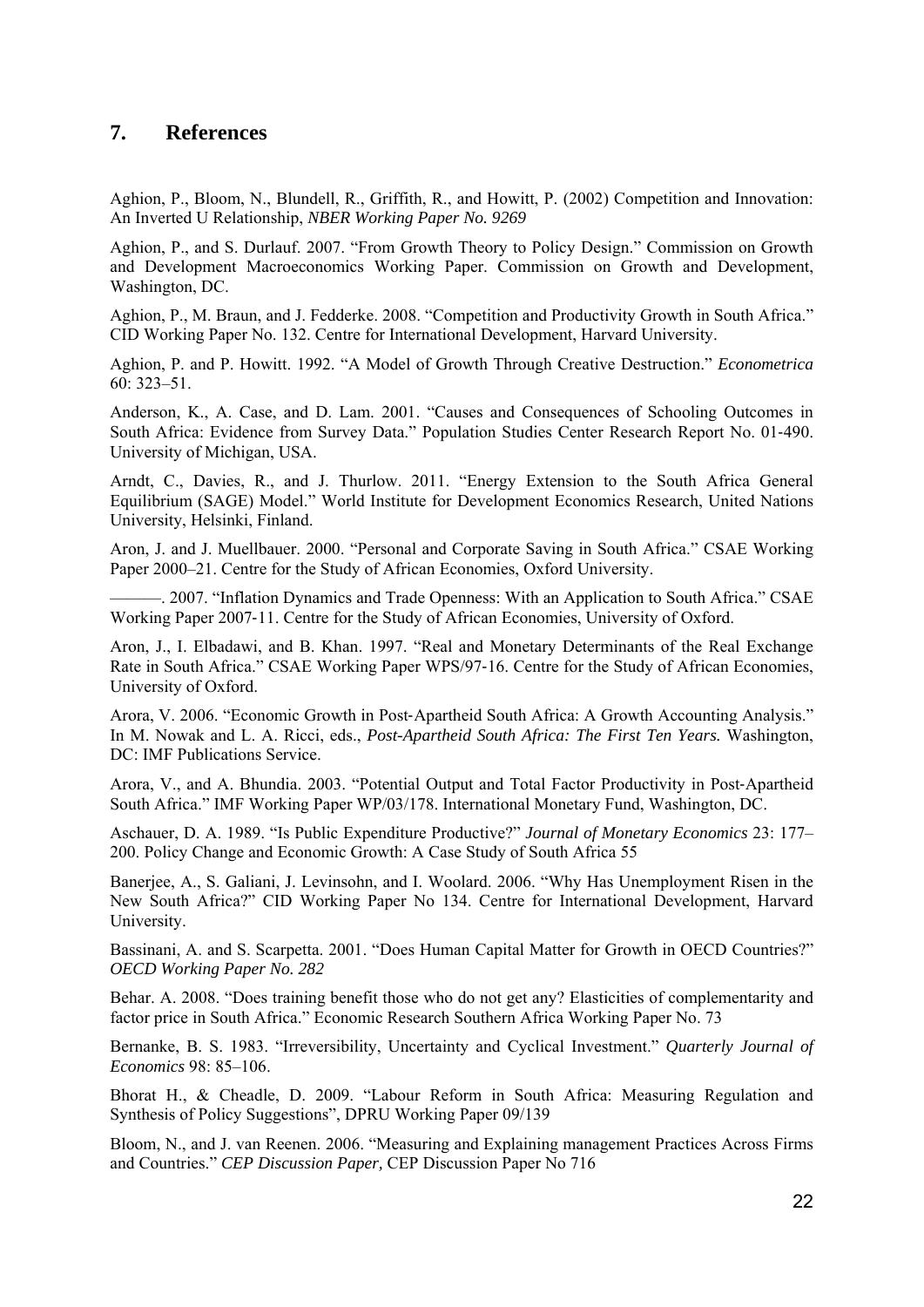Bogetić, Z., and J. W. Fedderke. 2006. "International Benchmarking of South Africa's Infrastructure Performance." Policy Research Working Paper Series 3830. World Bank, Washington, DC.

Bosworth, B. and S. Collins. 2003. "The Empirics of Growth: An Update." Brookings Papers on Economic Activity, Vol. 34 (2): 113-206.

Calderón, C., and L. Servén. 2004. "Trends in Infrastructure in Latin America, 1980–2001." Policy Research Working Paper Series 3401. World Bank, Washington, DC.

Calmfors, L. and J. Driffill. 1988. "Bargaining Structure, Corporatism, and Macroeconomic Performance." Economic Policy, Vol. 3, No. 6, April 1988.

Case, A., and M. Yogo. 1999. "Does School Quality Matter? Returns to Education and the Characteristics of Schools in South Africa." NBER Working Paper No. 7399. National Bureau of Economic Research, Cambridge, MA.

Chabane, N., J. Machaka, N. Molaba, S. Roberts, and M. Taka. 2003. "10 Year Review: Industrial Structure and Competition Policy." Unpublished paper, commissioned by The Presidency.

Commission for Growth and Development. 2008. *The Growth Report: Strategies for Sustained Growth and Inclusive Development*

Crouch, L., and P. Vinjevold. 2006. "South Africa: Access before Quality, and What to Do Now?" Unpublished paper. Research Triangle Institute, North Carolina.

Davies, R. And D van Seventer. 2006. "The Economy-Wide Effects of Price-Reducing Reforms in

Infrastructure Services in South Africa." Human Sciences Research Council, Pretoria.

Department of Basic Education. 2011. *Annual National Assessments 2011*. Department of Basic Education, Pretoria, RSA.

Department of Energy. 2010. *Integrated Resource Plan*. Department of Energy, Pretoria, RSA

Di Tella, R. and R. MacCulloch. 2005. "The Consequences of Labour Market Flexibility: Panel Evidence based on Survey Data." European Economic Review 49: 1225 – 1259.

Dixit, A. K., and R. S. Pindyck. 1994. *Investment under Uncertainty.* Princeton: Princeton University Press.

Du Plessis, S. and Smit, B., 2007. South Africa's Growth Revival After 1994, *Journal of African Economies*, 16(5), 668-704

Du Plessis, S. and E. Gilbert. 2007. "Mark-ups and competition: a comparision of the profitability of listed South African and American industrial companies" Paper presented at the 2007 Economic Society of South Africa (ESSA) Conference.

Du Plessis, S., B. W. Smit, and F. Sturzenegger. 2007. "Measuring Potential Output and the Business Cycle in South Africa." Stellenbosch Economic Working Paper 11/07. Stellenbosch University, Stellenbosch, South Africa.

Edwards, L. 2005. "Has South Africa Liberalised its Trade?" *South African Journal of Economics*  73(4): 754–75.

Edwards, L., and T. van de Winkel. 2005. The Market Disciplining Effects of Trade Liberalisation and Regional Import Penetration on Manufacturing in South Africa, *TIPS Working Paper Series*, Working Paper No 1-2005.

Edwards, L. and P. Alves. 2006. "South Africa's Export Performance: Determinants of Export Supply." *South African Journal of Economics* 74(3): 473–98.

Edwards, L. and R. Lawrence. 2006. "South African Trade Policy Matters: Trade Performance & Trade Policy." CID Working Paper No. 135. Centre for International Development, Harvard University.

Esselaar, S. and C. Stork. 2005. "Mobile Cellular Telephone: Fixed-line Substitution in Sub-Saharan Africa." The Southern African Journal of Information and Communication, 2005(6).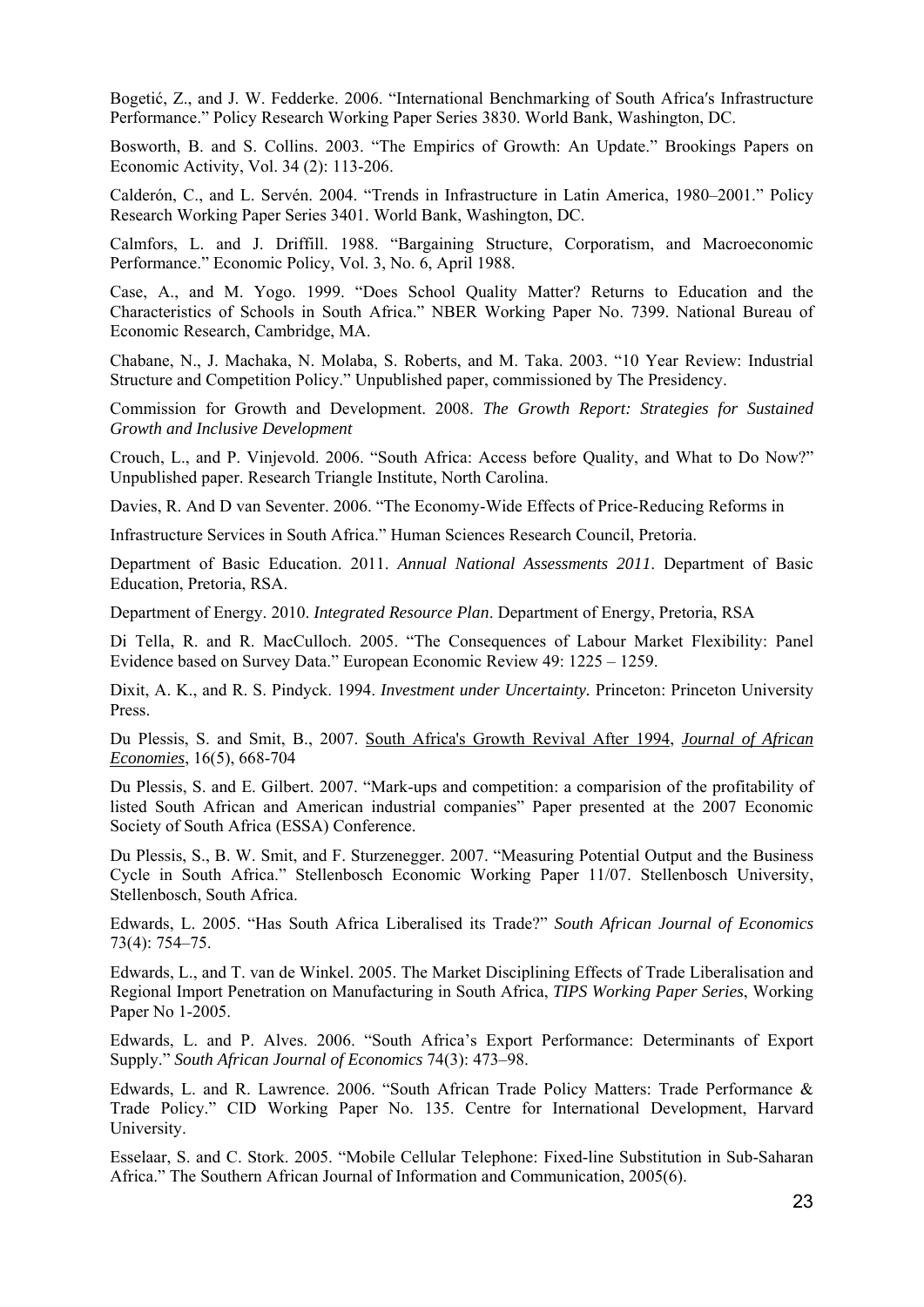Esselaar, S., and K. Weeks. 2008. "The Case for the Regulation of Call Termination in South Africa: An Economic Evaluation." LINK Centre, the University of the Witwatersrand, Johannesburg.

Fallon, P., and R. Lucas. 1998 "South African Labour Markets: Adjustment and Inequalities." Informal Discussion Papers on Aspects of the South African Economy No. 12. World Bank, Washington, DC.

Faulkner, D. and C. Loewald. 2008. Policy Change and Economic Growth: A Case Study of South Africa, *Commission on Growth and Development Working Paper No. 41* 

Faulkner, D. and K. Makrelov. 2009. "Productivity-Raising Interventions for the South African Economy: A CGE Analysis." Paper presented at the EcoMod 2009 conference, Ottawa, Canada.

Fedderke, J. W. 2002. "The Structure of Growth in the South African Economy: Factor Accumulation and Total Factor Productivity Growth 1970–1997." *South African Journal of Economics* 70(4): 612– 46.

———. 2004. "Investment in Fixed Capital Stock: Testing for the Impact of Sectoral and Systemic Uncertainty." *Oxford Bulletin of Economics and Statistics* 66(2): 165–87.

———. 2005. "From Chimera to Prospect: Toward an Understanding of the South African Growth Absence." Report for the South African National Treasury and the World Bank. (Forthcoming as World Bank Discussion Paper).

———. 2006, Technology, Human Capital and Growth: evidence from a middle income country case study applying dynamic heterogeneous panel analysis, in South African Reserve Bank, Banco de Mexico and The People's Bank of China (eds.) *Economic Growth*, Proceedings of a G20 seminar held in Pretoria, South Africa, on 4-5 August 2005.

Fedderke, J. W., and P. Vaze. 2001. "The Nature of South Africa's Trade Patterns by Economic Sector, and the Extent of Trade Liberalisation During the Course of the 1990s." *South African Journal of Economics* 69(3): 436–77.

Fedderke, J. W., and M. Mariotti. 2002. "Changing Labour Market Conditions in South Africa: A Sectoral Analysis of the Period 1970–97." *South African Journal of Economics* 70(5): 830–64.

Fedderke, J. W., and G. Szalontai. 2005. "Industry Concentration in South African Manufacturing: Trends & Consequences, 1970–1996." World Bank Africa Region Working Paper Series No. 96. World Bank, Washington, DC.

Fedderke, J. W., and J. M. Luiz. 2006. "The Political Economy of Institutions, Stability and Investment: A Simultaneous Equation Approach in an Emerging Economy the Case of South Africa." ERSA Working Paper No. 15. Economic Research Southern Africa, University of Cape Town.

Fedderke, J.W., and Romm, A., 2006, Growth Impact and Determinants of Foreign Direct Investment into South Africa, 1956-2003, *Economic Modelling*, 23, 738-60.

Fedderke, J. and W. Simbanegavi. 2008. South African manufacturing industry structure and its implications for competition policy, *Journal of Development Perspectives*, Vol. 4:1, p. 134-189.

Fedderke, J.W., and Simkins, C., 2012, Economic Growth in South Africa, *Economic History of Developing Regions*, 27(1), 176-208.

Fedderke, J. W. and C. Loewald. Forthcoming. "Inflation and the Costs of Production: Understanding Industry Structure and Pricing Behaviour in Formulating a Macroeconomic and Monetary Policy Framework in South Africa." Santa Monica: Pardee RAND Graduate School

Fedderke, J. W., R. de Kadt, and J. M. Luiz. 2001a. "Indicators of Political Liberty, Property Rights and Political Instability in South Africa: 1935–1997." *International Review of Law and Economics* 21: 103–34.

———. 2001b. "Growth and Institutions: A Study of the Link between Political Institutions and Economic Growth in South Africa—A Time Series Study 1935–1997." *Studies in Economics and Econometrics* 25(1): 1–26.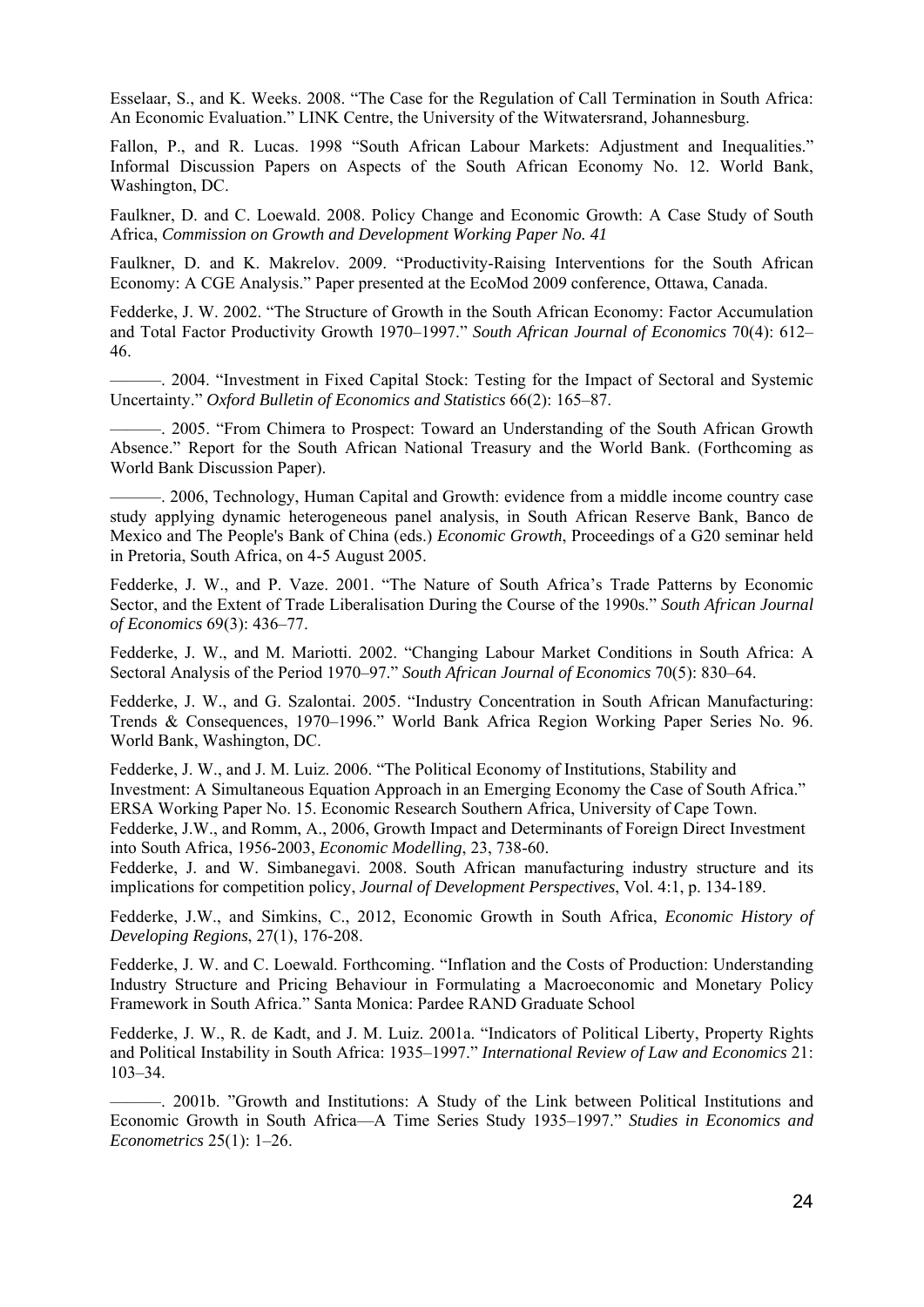Fedderke, J. W., Y. Shin, and P. Vaze. 2003. "Trade and Labour Usage: An Examination of the South African Manufacturing Industry." Working Paper 15. Economic Research Southern Africa, University of Cape Town.

Fedderke, J. W., P. Perkins, and J. M. Luiz. 2006. "Infrastructural Investment in Long-Run Economic Growth: South Africa 1875–2001." *World Development* 34(6): 1037–59.

Fedderke, J. W., C. Kularatne, and M. Mariotti. 2007. "Mark‐up Pricing in South African Industry." *Journal of African Economics* 16(1): 28–69.

Feinstein, C. H. 2005. *An Economic History of South Africa: Conquest, Discrimination and Development.* Cambridge University Press.

Fields, G., M. Leibbrandt, and J. Wakeford. 1999. "Key Labour Market Elasticities in South Africa." Report Commissioned by the South African Department of Finance.

Fourie, J. 2006. "Some Policy Proposals for Future Infrastructure Investment in South Africa." Stellenbosch Economic Working Papers 05/06. Stellenbosch University, Stellenbosch, South Africa.

Golub, S., and L. Edwards. 2003. "South African International Cost Competitiveness and Exports: A Sectoral Analysis." *Trade and Industry Monitor* 25 (March).

Griffith, R. (2001) Product Market Competition, Efficiency and Agency Costs: An Empirical Analysis, *Institute of Fiscal Studies Working Paper No. WP01/12* 

Grossman, G. M., and E. Helpman. 1989. "Quality Ladders in the Theory of Growth." NBER Working Paper No. 3099. National Bureau of Economic Research, Cambridge, MA.

Haggblade, S., Hammer, J., and P. Hazell. 1991. "Modelling Agricultural Growth Mulitpliers." *American Journal of Agricultural Economics*, Vol. 73, No. 2, May 1991.

Hanushek, E. and Kimko, D. (2001). *Schooling, Labour Force Quality, and the Growth of Nations*, American Economic Review, 90(5): 1184‐1208.

Hanushek, E., and L. Wößmann. 2007. "The Role of Education in Economic Growth." Policy Research Working Paper 4122. World Bank, Washington, DC.

Harding, T., and J. Rattsø. 2005. "The Barrier Model of Productivity Growth: South Africa." Working Paper Series, Department of Economics, Norwegian University of Science and Technology, Norway.

Hausmann, R. 2008. "Final Recommendations of the International Panel on ASGISA." CID Working Paper No. 161, Harvard University.

Hausmann, R., and B. Klinger. 2006. "South Africa's Export Predicament." CID Working Paper No. 129. Centre for International Development, Harvard University.

Hausmann, R., L. Pritchett, and D. Rodrik. 2004. "Growth Accelerations." NBER Working Paper 10566. National Bureau of Economic Research, Cambridge, MA.

Hirsch, A. 2005. "Season of Hope: Economic Reform under Mandela and Mbeki." University of KwaZulu Natal Press and International Development Research Centre (IRDC).

Hodge, D. 2009. "Growth, Employment and Unemployment in South Africa." *South African Journal of Economics* 77(4): 488-504

Høj, J., Jimenez, M., Maher, M., Nicoletti, G., and M. Wise. 2007. "Product Market Competition in the OECD Countries: Taking Stock and Moving Forward", *OECD Working Paper No. 575*

Hoogeveen, J., and B. Özler. 2006. "Poverty and Inequality in Post-Apartheid South Africa: 1995– 2000." In H. Bhorat and R. Kanbur, eds., *Poverty and Policy in Post*‐*Apartheid South Africa*. Cape Town: HSRC Press.

Human Sciences Research Council (HSRC). 2008. "Employment and Learning Pathways of Learnership Participants in NSDS Phase II". Education, Science and Skills Development Programme, Human Sciences Research Council, Pretoria.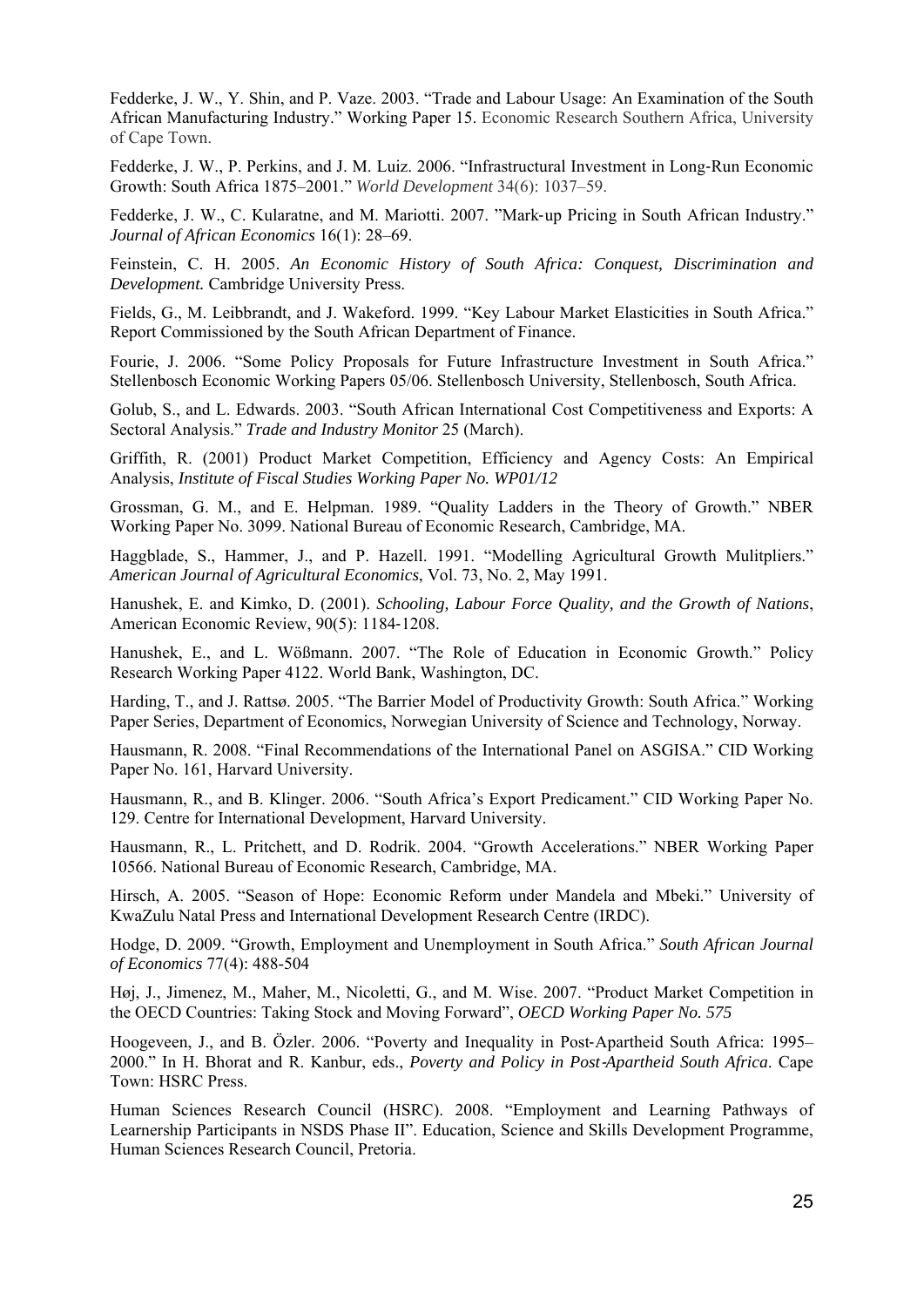Jonsson, G. and A. Subramanian. 2001. "Dynamic Gains from Trade Evidence from South Africa." *IMF Staff Papers* 48(1): 197–224. IMF, Washington, DC.

Kessides, I. 2004. *Reforming Infrastructure: Privatization, Regulation, and Competition*, The World Bank, Washington, DC.

Kingdon, G., and J. Knight. 2001. "Unemployment in South Africa: The Nature of the Beast." CSAE Working Paper WPS/2001‐15. Centre for the Study of African Economies, University of Oxford.

Kingdon, G., and J. Knight. 2001. "Why high open unemployment and small informal sector in South Africa" Centre for the Study of African Economies, University of Oxford.

Kraak, A. 2011. The Post-school System and its Contribution to Human Resources Development and Vision 2025. *Research Report commissioned by the National Planning Commission,* Pretoria.

Kularatne, C. 2006. "Social and Economic Infrastructure Impacts on Economic Growth in South Africa." Mimeo, National Treasury.

Lam, D., C. Ardlington, and M. Leibbrandt. 2008. "Schooling as a Lottery: Racial Differences in School Advancement in Urban South Africa." Population Studies Center Research Report No. 08‐632. University of Michigan, USA.

Lazear, E. 1990. "Job Security Provisions and Employment." Quarterly Journal of Economics 55: 7- 726.

Leibbrandt, M., J. Levisohn, and M. McCrary. 2005. "Incomes in South Africa since the Fall of Apartheid." NBER Working Paper No. 11384. National Bureau of Economic Research, Cambridge, MA.

Leibbrandt, M., J. Levisohn, and M. McCrary. 2005. "Incomes in South Africa since the Fall of Apartheid." NBER Working Paper No. 11384. National Bureau of Economic Research, Cambridge, MA.

Leibbrandt, M., Woolard, I., Finn, A., and J. Argent. 2010. Trends in South African Income Distribution and Poverty Since the Fall of Apartheid."OECD Social, Employment and Migration Working Paper No. 101.

Levinsohn, J. (2008) "Two Policies to Alleviate Unemployment in South Africa," CID Working Paper No. 166, Centre for International Development, Harvard University

Lewis, D. 1995. "Markets, Ownership and Manufacturing Performance." In A. Joffe et al., *Improving Manufacturing Performance in South Africa: Report of the Industrial Strategy Project*. University of Cape Town Press.

Li, X. 2004. "Trade Liberalisation and Real Exchange Rate Movement." *IMF Staff Papers* 51(3). IMF, Washington DC.

Lucas, R. 1988. "On the Mechanics of Economic Development." *Journal of Monetary Economics*  22(3): 3–42.

Magruder, J. (2010) *High Unemployment Yet Few Small Firms: The Role of Centralised Bargaining in South Africa*, Economic Research Southern Africa Policy Paper No. 16.

Mankiw, N. G., D. Romer, and D. Weil. 1992. "A Contribution to the Empirics of Economic Growth." NBER Working Paper No. 3541. National Bureau of Economic Research, Cambridge, MA.

Martin J.P. (2000) *What Works Amongst Active Labour Maket Policies: Evidence from OECD Countries' Experiences,* OECD Economic Studies, Number 30, 2000/1.

Naidoo, K. 2007. "Operationalising South Africa's Move from Macroeconomic Stability to Microeconomic Reform." In V. Padayachee, ed., *The Development Decade? Economic and Social Change in South Africa, 1994–2004.* Cape Town: HSRC Press.

National Treasury. 2004a. "A Growth and Development Framework for the Next Decade: 2004– 2014." Discussion Paper prepared for the Cabinet Lekgotla (May). National Treasury, Republic of South Africa (RSA).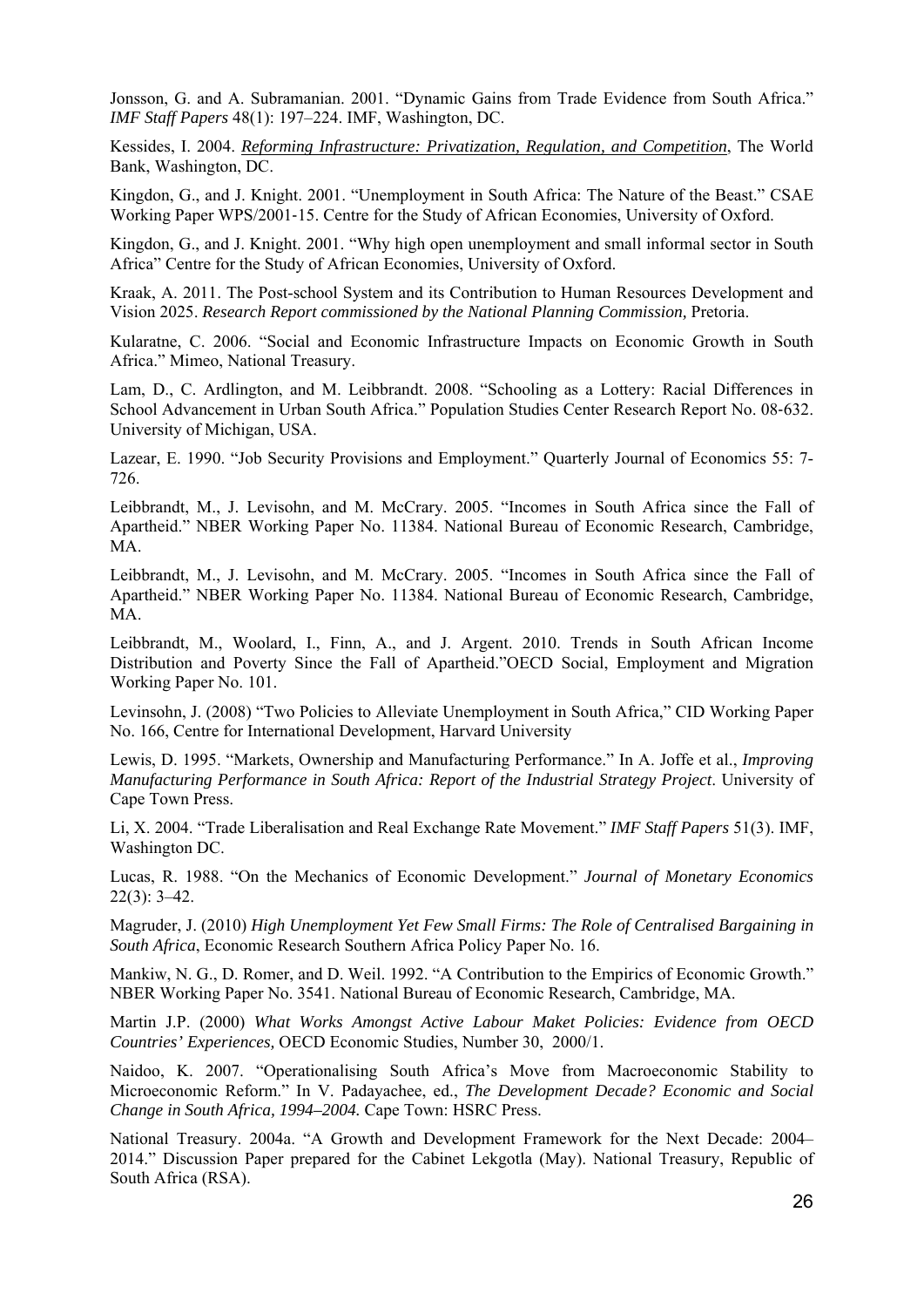———. 2004b. *Growth, Employment and Redistribution: A Macroeconomic Strategy.* National Treasury, RSA.

—––. 2008. *Budget Review.* National Treasury, RSA.

—––. 2011. *Budget Review.* National Treasury, RSA.

—––. 2011. *Confronting youth unemployment – policy options for South Africa*. National Treasury, RSA.

Nickell, S. (1996) Competition and Corporate Performance, *Journal of Policitical Economy,* Vol. 104 724-746

Nicoletti, G and Scarpetta, S. (2003) Regulation, Productivity and Growth, *OECD Working Paper No. 347* 

Noll, R (2007), *Telecommunications in South Africa: Institutions, Performance and Policy*, The World Bank, Washington, DC.

OECD .2008. South Africa Economic Assessment

———. 2010. South Africa Economic Review

Pindyck, R. S. 1991. "Irreversibility, Uncertainty and Investment." *Journal of Economic Literature*  29(3): 1110–48.

Rankin, N. 2001. "The Export Behaviour of South African Manufacturing Firms." TIPS 2001 Annual Forum. Trade & Industrial Policy Strategies, Johannesburg.

———. 2006 "*The Regulatory Environment and SMMEs. Evidence from South African Firm Level Data."* DPRU Working Paper 06/113

Rattso, J., and E. Stokke. 2008. "Trade Barriers to Growth in South Africa: Endogenous Investment-Productivity-Trade Interactions"

Rodrik, D. 2006. "Understanding South Africa's Economic Puzzles." CID Working Paper No. 130. Centre for International Development, Harvard University.

Romer, P. 1986. "Increasing Returns and Long‐Run Growth." *Journal of Political Economy* 94: 1002– 37.

———. 1990. "Endogenous Technological Change." *Journal of Political Economy* 98: s71–s102.

Romm, A. 2005. "The Relationship Between Saving and Growth in South Africa: A Time Series Analysis." *South African Journal of Economics* 73:2: 171–89.

Scarpetta, S., Hemmings, P., Tressel, T. and Woo, J. (2002) The Role of Policy and Institutions for Productivity and Firm Dynamics: Evidence from Micro and Industry Data, *OECD Working Paper No. 329* 

Sheppard, C. 2009. The State of Youth In South Africa: Trends in Education Attainment. Human Sciences Research Council, Pretoria.

Siebert, H. 1997. "Labour Market Rigidities: At the Root of Unemployment in Europe." Journal of Economic Perspectives 11 $(3)$ : 37 – 54.

Social Policy Research Group. 2011. "Low Quality Education as a Poverty Trap." Stellenbosch University.

Statistics South Africa (2010) *Quarterly Labour Force Survey* 

Teljeur, E., and R. Cassim. 2003. "How Will the Restructuring of SOEs Affect The South African Economy." Unpublished paper, commissioned by The Presidency, RSA.

The Presidency. 2003. "Towards a Ten Year Review: Synthesis Report on Implementation of Government Programmes." Discussion Document, The Presidency, RSA.

———. 2007. "Development Indicators: Mid‐Term Review." The Presidency, RSA.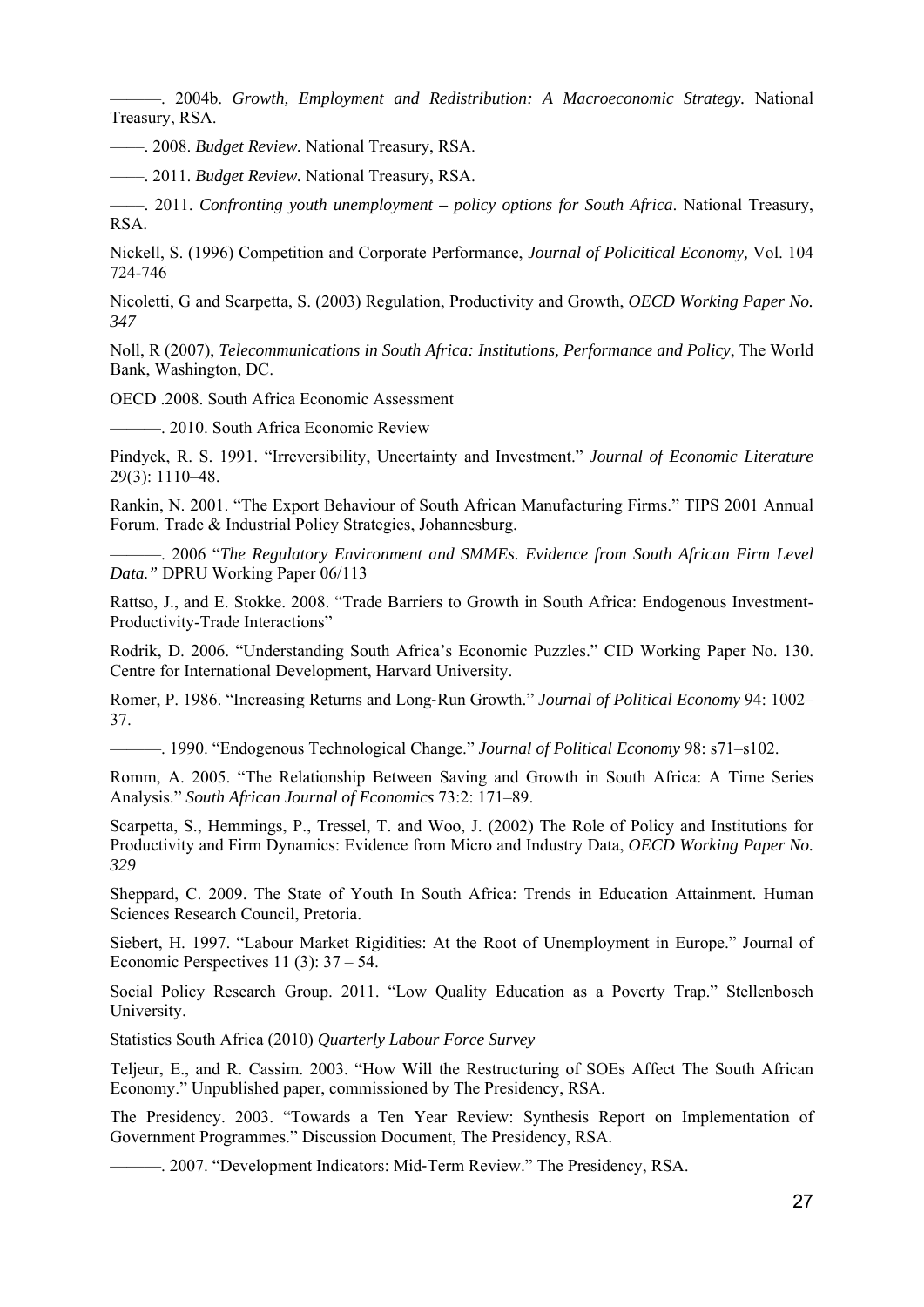———. 2011. "Development Indicators: 2010." The Presidency, RSA.

Van der Berg, S. 2007. "Apartheid's Enduring Legacy: Inequalities in Education." *Journal of African Economies* 16(5): 849–80.

Van der Berg, S., and M. Louw. 2007. "Lessons Learnt from SACMEQII: South African Student Performance in Regional Context." Stellenbosch Economic Working Papers, 16/2007, Stellenbosch University, Stellenbosch, South Africa.

Van der Berg, S., R. Burger, M. Louw, and D. Yu. 2005. "Trends in Poverty and Inequality since the Political Transition." Stellenbosch Economic Working Papers 1/2005. Stellenbosch University, Stellenbosch, South Africa.

World Bank. 2005. "An Assessment of South Africa's Investment Climate." World Bank, Washington, DC.

World Bank/Department of Trade & Industry. 2010. "South Africa: Second Investment Climate Assessment – Improving the Business Environment for Job Creation and Growth." World Bank, Washington, DC.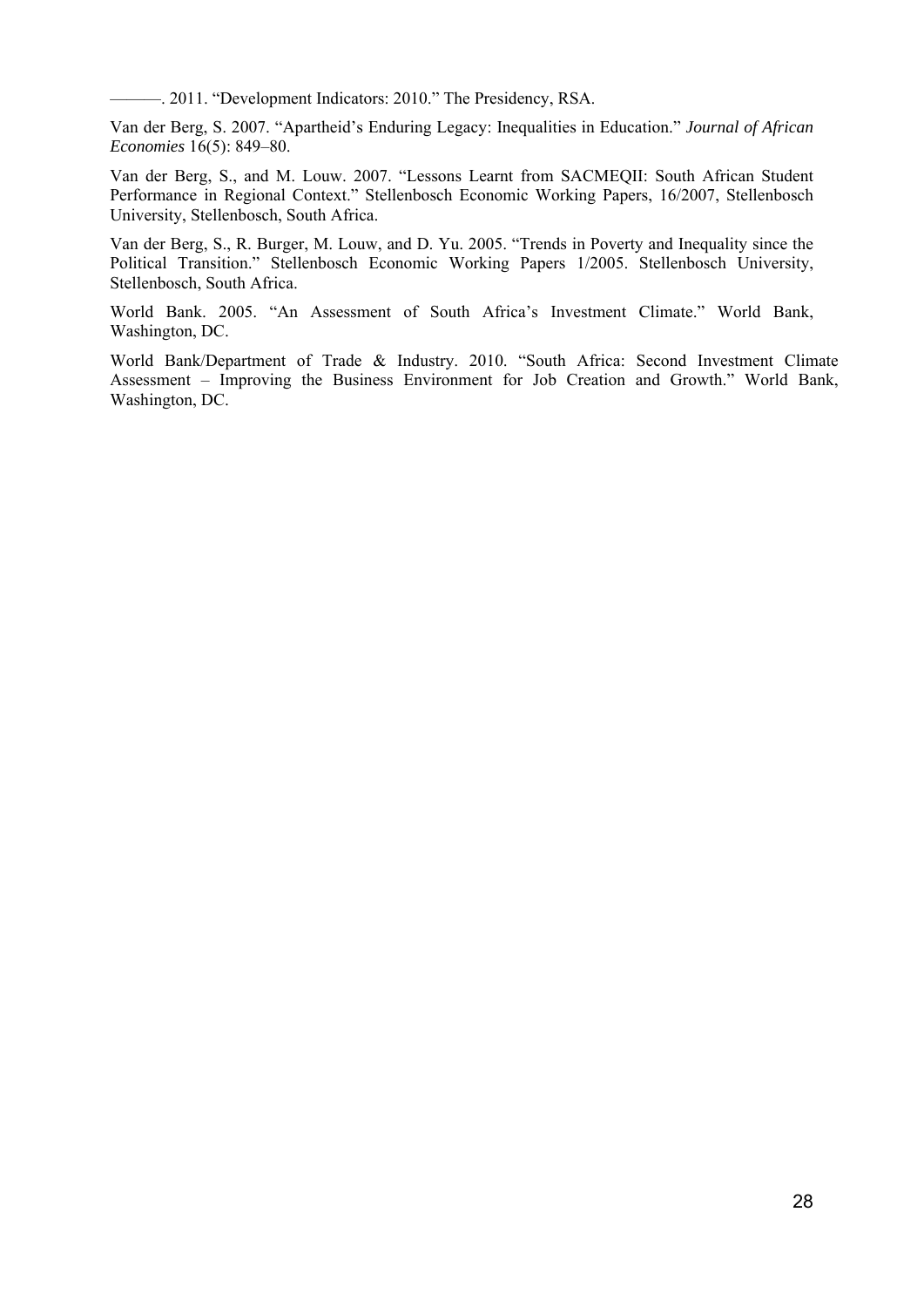## **Table 1: Initial shares and growth rates in the baseline**

|                                      |       | Initial share Growth rate |
|--------------------------------------|-------|---------------------------|
|                                      | %     | %                         |
| GDP                                  | 100.0 | 4.08                      |
| <b>Absorption (GDE)</b>              | 101.7 | 4.12                      |
| <b>Private consumption</b>           | 62.8  | 3.70                      |
| <b>Gross fixed capital formation</b> | 16.8  | 6.51                      |
| <b>Inventories</b>                   | 2.2   | 0.00                      |
| <b>Government consumption</b>        | 20.0  | 3.10                      |
| <b>Exports</b>                       | 24.5  | 4.36                      |
| <b>Imports</b>                       | 26.2  | 4.50                      |

## **Table 2: Results – Average GDP growth and investment growth rates, and job creation (000s)**

|                            |                 |               |      | $\mathbf{I}$     |     | $\mathbf{III}$     |      | IV            |           | $\mathbf v$   |     | VI         |      |
|----------------------------|-----------------|---------------|------|------------------|-----|--------------------|------|---------------|-----------|---------------|-----|------------|------|
|                            |                 |               |      |                  |     |                    |      |               |           | Reduced       |     |            |      |
|                            |                 | Higher        |      |                  |     |                    |      |               | transport |               |     |            |      |
|                            |                 | growth        |      |                  |     | <b>Alleviating</b> |      | Higher        |           | and logistics |     |            |      |
|                            |                 | elasticity of |      | <b>Increased</b> |     | the skills         |      | competition   |           | costs &       |     | Combined   |      |
|                            | <b>Baseline</b> | employment    |      | savings          |     | constraint         |      | <b>levels</b> |           | higher FDI    |     | simulation |      |
| GDP growth rate (%)        |                 |               |      |                  |     |                    |      |               |           |               |     |            |      |
| 2012-2016                  | 3.6             | 3.8           | 0.2  | 4.2              | 0.6 | 4.3                | 0.7  | 4.5           | 0.9       | 4.1           | 0.5 | 4.9        | 1.3  |
| 2017-2022                  | 4.4             | 4.9           | 0.5  | 5.7              | 1.3 | 5.4                | 1    | 5.7           | 1.3       | 5.2           | 0.8 | 6.3        | 1.9  |
| 2023-2025                  | 5.3             | 6.1           | 0.8  | 7.4              | 2.1 | 6.7                | 1.4  | 6.8           | 1.5       | 6.5           | 1.2 | 8          | 2.7  |
|                            |                 |               |      |                  |     |                    |      |               |           |               |     |            |      |
| Investment growth rate (%) |                 |               |      |                  |     |                    |      |               |           |               |     |            |      |
| 2012-2016                  | 5.0             | 5.3           | 0.3  | 6.9              | 1.9 | 6.0                | 1.0  | 8.1           | 3.1       | 6.2           | 1.2 | 7.3        | 2.3  |
| 2017-2022                  | 6.3             | 7.0           | 0.7  | 9.8              | 3.5 | 8.0                | 1.7  | 9.2           | 2.9       | 8.0           | 1.7 | 10.6       | 4.3  |
| 2023-2025                  | 8.0             | 9.6           | 1.6  | 16.1             | 8.1 | 12.4               | 4.4  | 10.3          | 2.3       | 11.1          | 3.1 | 13.2       | 5.2  |
|                            |                 |               |      |                  |     |                    |      |               |           |               |     |            |      |
| Job creation (000s)        |                 |               |      |                  |     |                    |      |               |           |               |     |            |      |
| Low                        | 2954            | 4820          | 1866 | 3342             | 388 | 3243               | 289  | 3957          | 1003      | 3330          | 376 | 3694       | 740  |
| Medium                     | 907             | 1671          | 764  | 996              | 89  | 1523               | 616  | 1291          | 384       | 1149          | 242 | 1626       | 719  |
| High                       | 256             | 256           | 0    | 256              | 0   | 879                | 623  | 364           | 108       | 256           | 0   | 548        | 292  |
| <b>Total</b>               | 4117            | 6747          | 2630 | 4593             | 476 | 5645               | 1528 | 5612          | 1495      | 4736          | 619 | 5867       | 1750 |

Note: The increase in GDP growth, investment growth and job creation under each scenario is shown in italics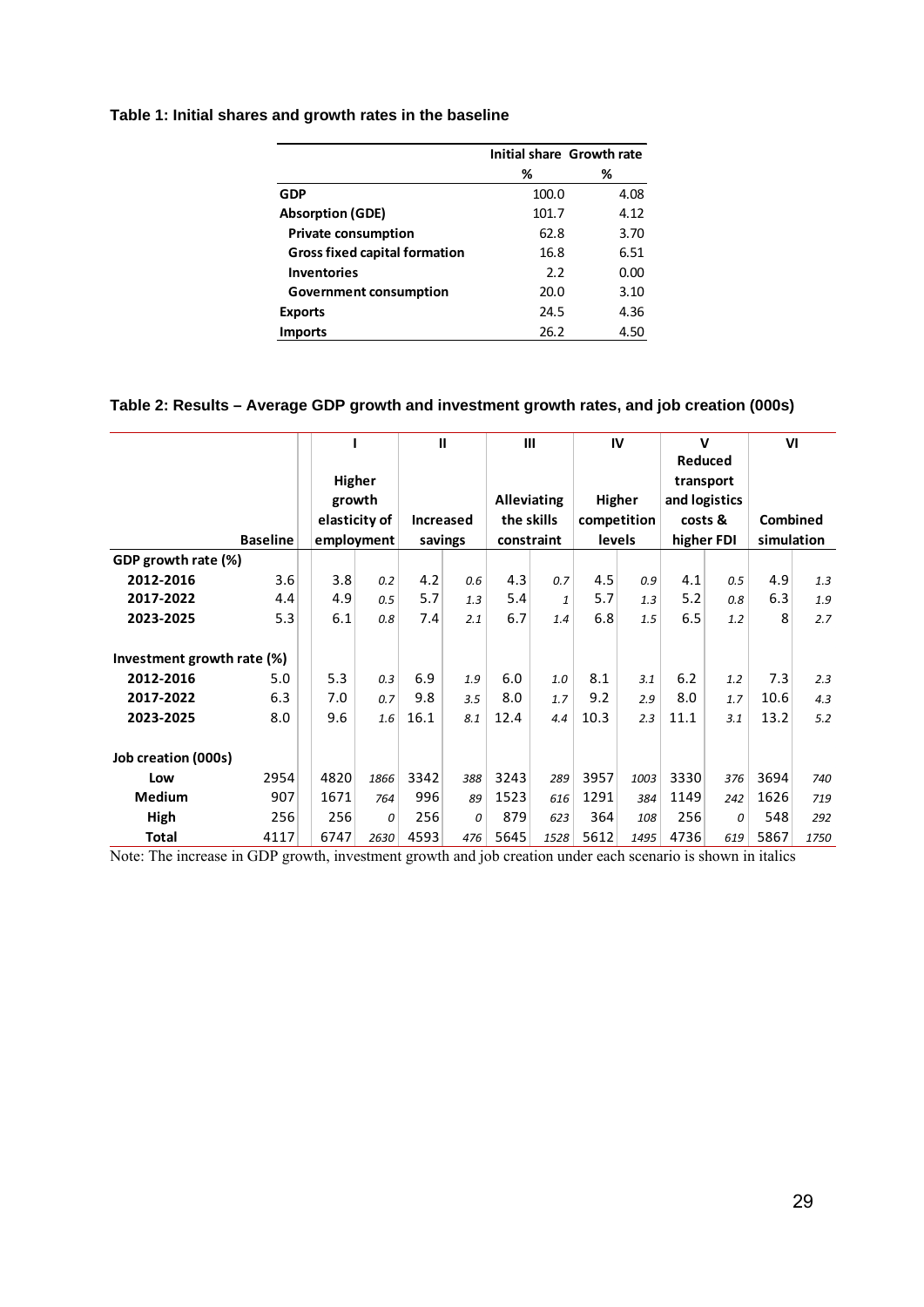### **Table 3: Results – Average GDP growth rates by sector**

|                 |                 |                                                 |     | $\mathbf{I}$                |     | $\mathbf{III}$                                 |     | IV                                     |     | $\mathbf v$                                                    |     | VI                     |     |
|-----------------|-----------------|-------------------------------------------------|-----|-----------------------------|-----|------------------------------------------------|-----|----------------------------------------|-----|----------------------------------------------------------------|-----|------------------------|-----|
|                 | <b>Baseline</b> | Higher<br>growth<br>elasticity of<br>employment |     | <b>Increased</b><br>savings |     | <b>Alleviating</b><br>the skills<br>constraint |     | Higher<br>competition<br><b>levels</b> |     | Reduced<br>transport<br>and logistics<br>costs &<br>higher FDI |     | Combined<br>simulation |     |
| Agriculture     |                 |                                                 |     |                             |     |                                                |     |                                        |     |                                                                |     |                        |     |
| 2012-2016       | 3.0             | 3.2                                             | 0.2 | 3.5                         | 0.5 | 3.6                                            | 0.6 | 3.9                                    | 1.0 | 3.5                                                            | 0.5 | 4.5                    | 1.5 |
| 2017-2022       | 3.8             | 4.4                                             | 0.6 | 5                           | 1.2 | 4.9                                            | 1.1 | 5.4                                    | 1.5 | 4.6                                                            | 0.8 | 5.9                    | 2.1 |
| 2023-2025       | 4.9             | 5.9                                             | 1.0 | 7.1                         | 2.2 | 6.4                                            | 1.5 | 6.7                                    | 1.8 | 6.1                                                            | 1.2 | 8.6                    | 3.7 |
| Industry        |                 |                                                 |     |                             |     |                                                |     |                                        |     |                                                                |     |                        |     |
| 2012-2016       | 3.7             | 3.9                                             | 0.2 | 4.5                         | 0.8 | 4.5                                            | 0.8 | 5.0                                    | 1.3 | 4.3                                                            | 0.6 | 5.3                    | 1.6 |
| 2017-2022       | 4.7             | 5.2                                             | 0.5 | 6.3                         | 1.6 | 5.8                                            | 1.1 | 6.4                                    | 1.7 | 5.6                                                            | 0.9 | 6.9                    | 2.2 |
| 2023-2025       | 5.8             | 6.6                                             | 0.8 | 8.7                         | 2.9 | 7.5                                            | 1.7 | 7.5                                    | 1.7 | 7.1                                                            | 1.3 | 10.5                   | 4.7 |
| <b>Services</b> |                 |                                                 |     |                             |     |                                                |     |                                        |     |                                                                |     |                        |     |
| 2012-2016       | 3.6             | 3.8                                             | 0.2 | 4.1                         | 0.5 | 4.3                                            | 0.7 | 4.3                                    | 0.7 | 4                                                              | 0.4 | 4.8                    | 1.2 |
| 2017-2022       | 4.3             | 4.8                                             | 0.5 | 5.4                         | 1.1 | 5.3                                            | 1.0 | 5.5                                    | 1.1 | 5.1                                                            | 0.8 | 6.1                    | 1.8 |
| 2023-2025       | 5.2             | 5.9                                             | 0.7 | 7.1                         | 1.9 | 6.6                                            | 1.4 | 6.5                                    | 1.3 | 6.3                                                            | 1.1 | 7.9                    | 2.7 |

Note: The increase in sector GDP growth under each scenario is shown in italics

## **Table 4: Unemployment rate by 2025**

| <b>Participation rate</b> | <b>Unemployment rate</b> |
|---------------------------|--------------------------|
| -LFPR=54%(current)        | 11.6                     |
| -LFPR=58%(pre-crisis)     | 17.7                     |
| -LFPR=60%(current)        | 20.4                     |
| -LFPR=65%(EM average)     | 26.5                     |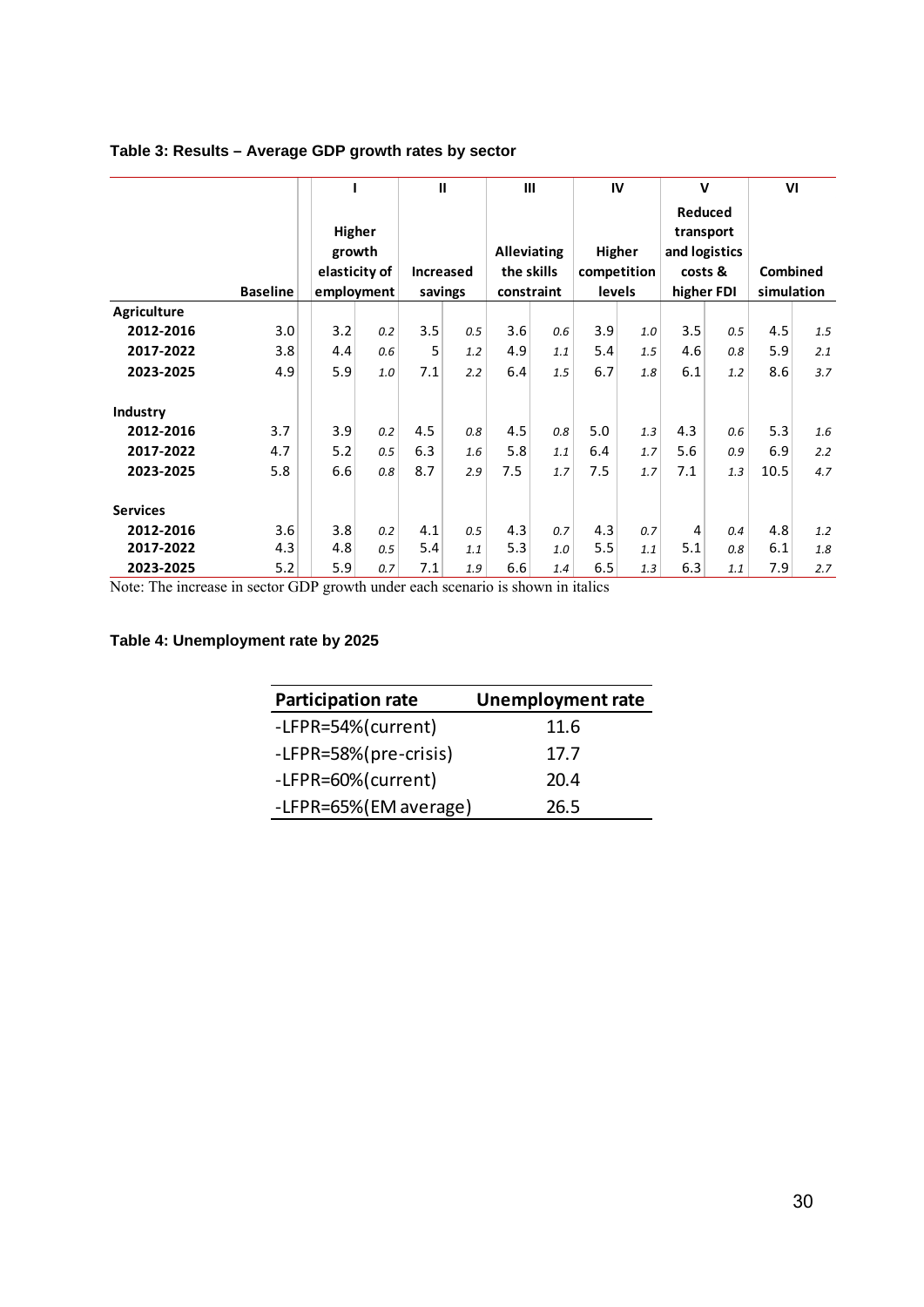



Source: South African Reserve Bank



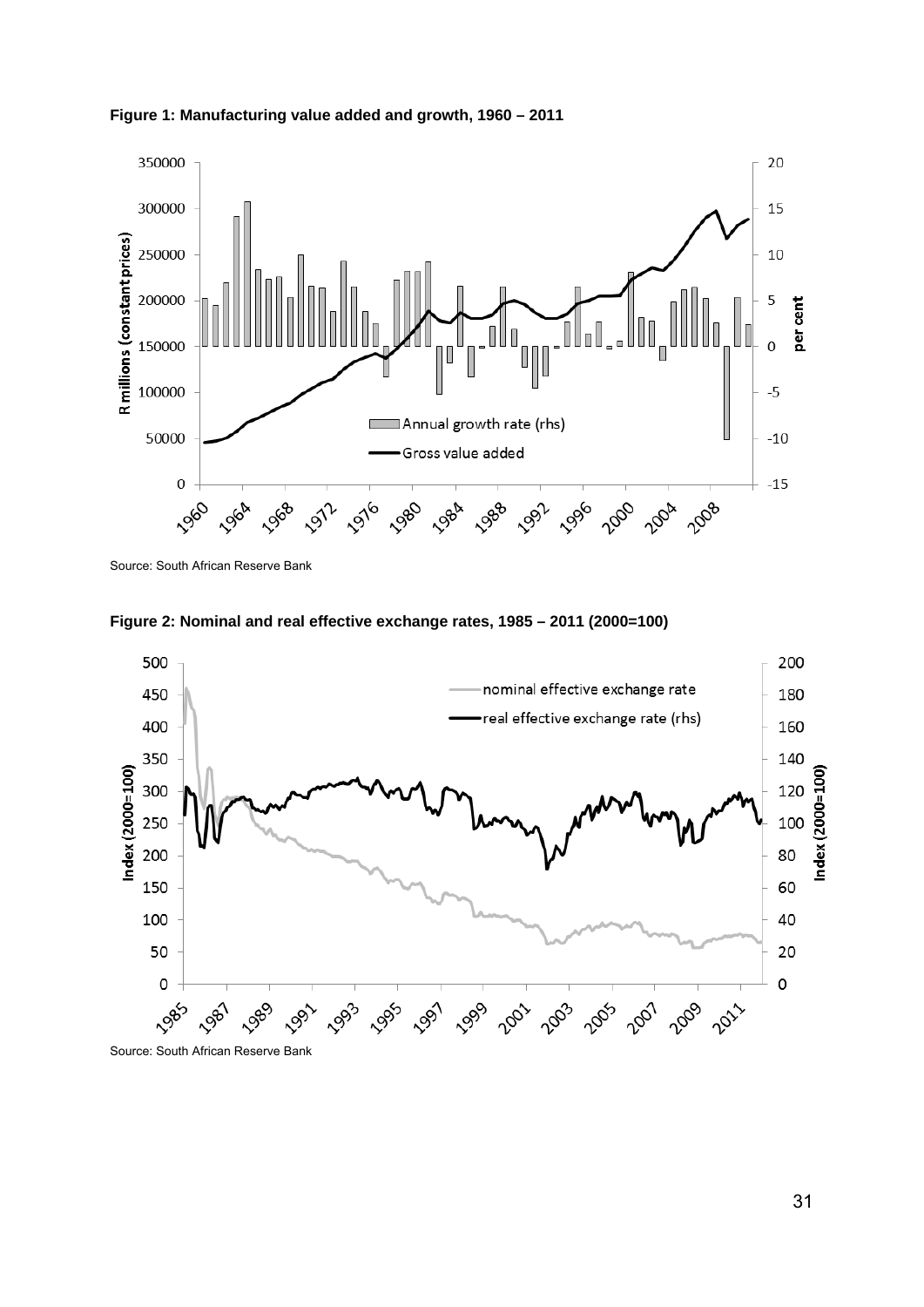

**Figure 3: Macroeconomic Stability across Emerging Markets in the Last 10 Years** 

*Source*: Du Plessis, Smit, and Sturzenegger (2007, p.3) and authors' calculations





Source: South African Reserve Bank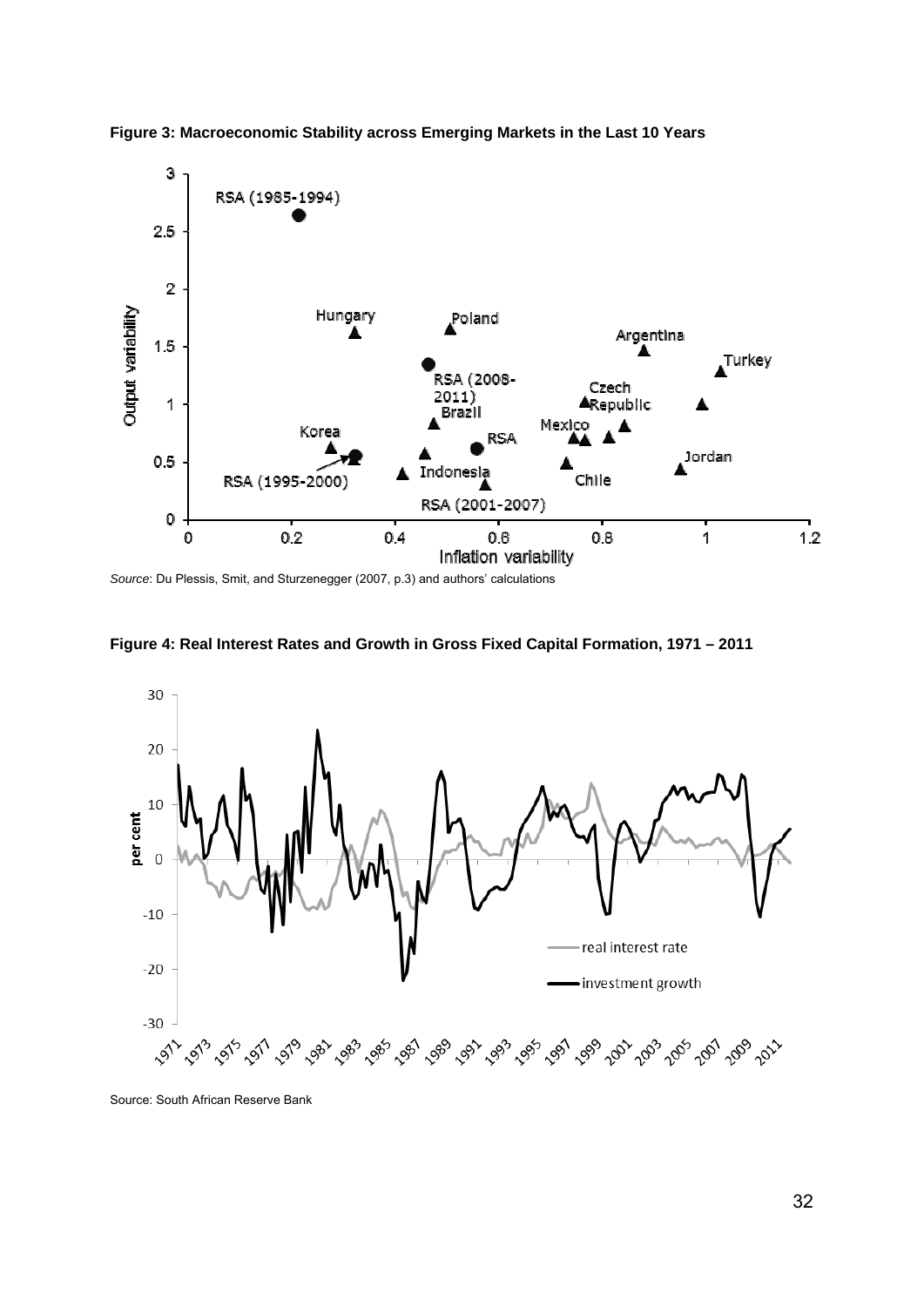

**Figure 5: Labour Intensity of Production and Private Sector Employment Growth, 2003 – 2008** 

Note: The size of the bubbles reflect the relative size of sector employment Source: Statistics South Africa





Source: South African Reserve Bank